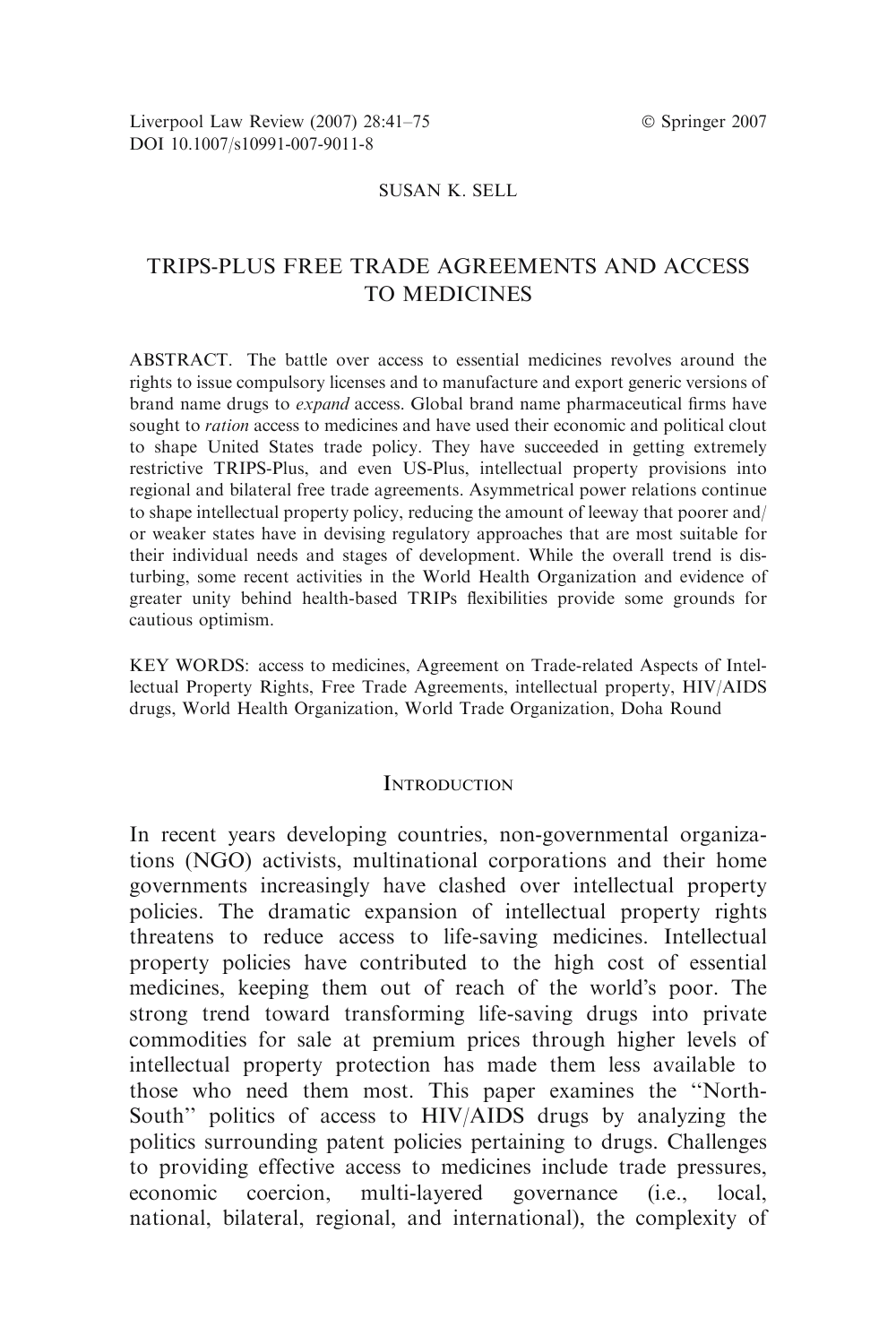intellectual property policy, and unequal access to resources and institutions.

This article starts by highlighting what is at stake. It goes on to highlight the controversies between global pharmaceutical firms and their champions, and the access to medicines campaign. The next section discusses the structural power of global pharmaceutical firms and some problematic instances of their exercise of that power. The subsequent section examines TRIPS-Plus<sup>1</sup> provisions in bilateral and regional Free Trade Agreements (FTAs) that present barriers to access to essential medicines. It then explores some examples of resistance to this trend in the World Health Organization and in Thailand, and finally offers conclusions about the prospects for a TRIPS-Plus future.

# WHAT IS AT STAKE?

At the global level, the most important international public law governing intellectual property rights is the 1995 Agreement on Trade-Related Aspects of Intellectual Property Rights (TRIPS) administered by the World Trade Organization (WTO). Unlike most international law, TRIPS is binding and enforceable. The WTO may authorize states to sanction those found to be in violation of the agreement. TRIPS reflects the interests of intellectual property owners. TRIPS extends patent rights for 20 years, requires developing countries to offer patent protection for pharmaceuticals, sharply circumscribes the conditions under which states may issue compulsory licenses, and reduces states' autonomy in crafting domestic intellectual property policies that suit their diverse levels of innovation and economic development. Overall, TRIPS reflects and promotes the interests of global corporations that seek to extend their control over their intellectual property. These firms, acting through the United States government (and with the support of Europe and Japan), largely captured the WTO process and succeeded in making public international law to suit their particular needs.<sup>2</sup>

 $\overline{1}$  TRIPs-Plus refers to provisions that either exceed the requirements of TRIPS or eliminate flexibilities in implementing TRIPs.

 $2$  Braithwaite, John and Drahos, Peter, Global Business Regulation (Cambridge: Cambridge University Press, 2000), p. 12; Mathews, Duncan, Globalizing Intellectual Property Rights: The TRIPS Agreement (Routledge, London New York, 2002), p. 7; Sell, Susan K., Private Power, Public Law: The Globalization of Intellectual Property Rights (Cambridge University Press, Cambridge, 2003), p. 75.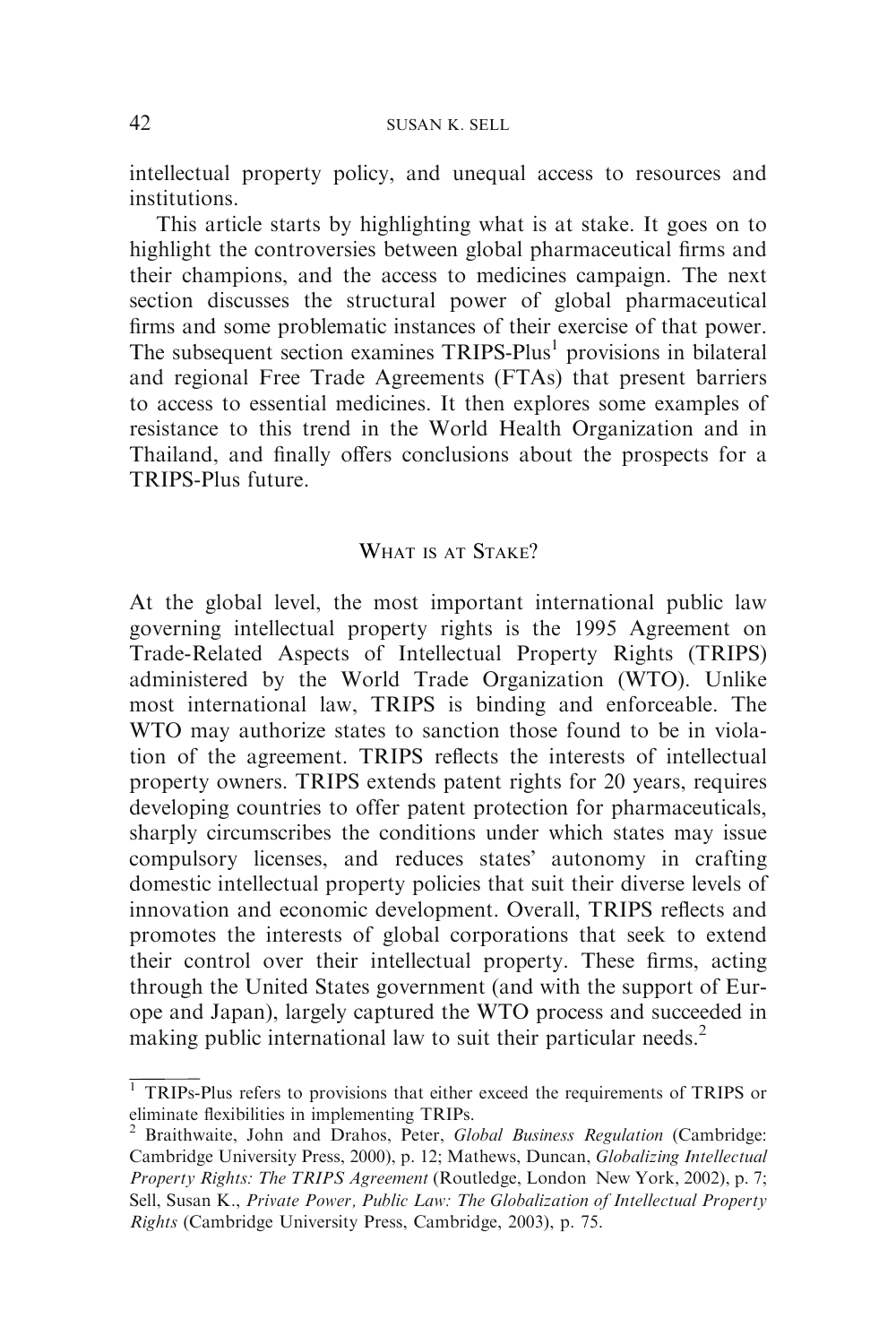The rationale for intellectual property rights is that they provide incentives for the creation and dissemination of innovation. Without the compensation made possible by intellectual property rights, public goods will be underprovided. However, the merits of granting exclusive rights to intellectual property owners have to be balanced against the economic effects of higher product and transaction costs and the potential ''exclusion from the market of competitors who may be able to imitate or adapt the invention in such a way that its social value is increased."<sup>3</sup> This trade-off is particularly acute in medicines; generic imitators can increase social value by providing affordable alternatives to brand name drugs thereby increasing access for the poor.

The market-based, or commodification, justification for strong intellectual property rights is that patents and licenses provide incentives to ''increase the number of commercially available products and thereby serve the public interest."<sup>4</sup> However, it is important to ask: which publics are served? In health, stakeholders include non-generic pharmaceutical companies, generic pharmaceutical companies, public sector health providers, and people who need health care. Rights-holders benefit, as do those who have the resources to participate in the commercial market. But marketbased solutions alone fail to serve the poor and the marginalized, such as the millions afflicted with HIV/AIDS in Africa and Asia. Of the estimated 42 million infected with HIV/AIDS in the developing world, and the 6 million with full-blown AIDS who need anti-retroviral treatment to stay alive, only 300,000 are receiving these drugs and  $100,000$  of them are in Brazil.<sup>5</sup>

Market mechanisms to deliver innovation into the public domain fail spectacularly in the oligopolistic markets of the contemporary life sciences industries. Indeed, ''international markets for technologies are inherently subject to failure due to distortions attributable to concerns about appropriability, problems

<sup>&</sup>lt;sup>3</sup> Trebilcock, Michael and Howse, Richard, The Regulation of International Trade (London, Routledge, 1995), p. 250.

<sup>4</sup> Lieberwitz, Rosa, ''Book Review: the Marketing of Higher Education: the Price of the Universitys Soul: Universities in the Marketplace: the Commercialization of Higher Education; By Derek Bok'', 89 Cornell Law Review (2004), p. 763, 782.

<sup>5</sup> Lamptey, Peter, ''Future Challenges in the Global Fight against HIV/AIDS in Developing Countries'', 17 Emory International Law Review (2003), p. 645, 650.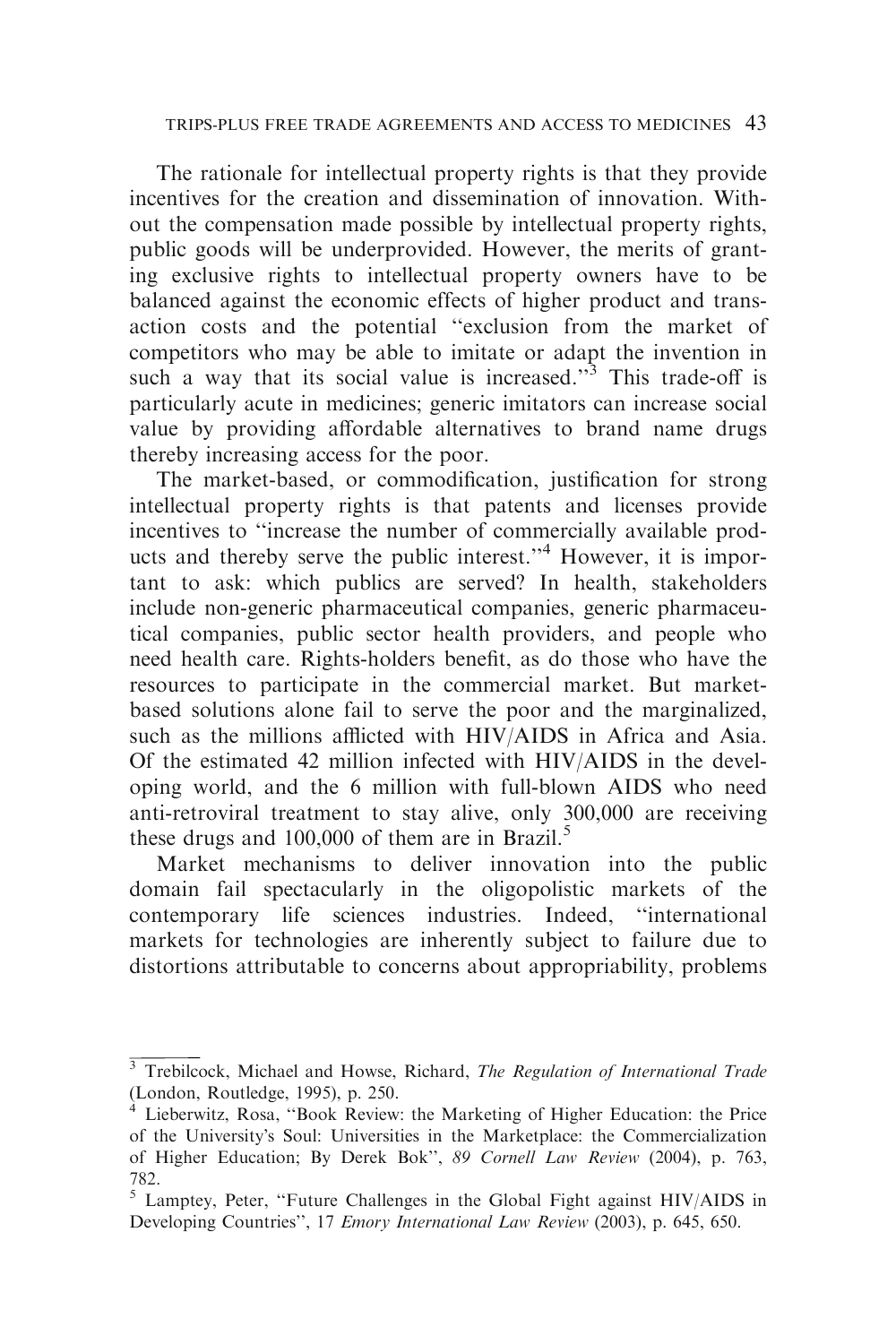of valuing information by buyers and sellers, and market power, all strong justifications for public intervention at both the domestic and global levels.''<sup>6</sup> Therefore, the policy challenge is where to strike the balance, and to pursue options that may maximize the benefits provided by intellectual property rights while minimizing the harms produced by over-extension of such rights. Policymakers must make room for humanitarian intellectual property policies that promote social goals such as protecting public health and ensuring access to essential medicines. Intellectual property policy is not merely economic; it is normative, social and political. It is not just about expanding the economic pie, but is also about the distribution of scarce resources.

### ACCESS TO MEDICINES: ARGUMENTS AND ACTORS

The battle over access to essential medicines revolves around the rights to issue compulsory licenses and to manufacture and export generic versions of brand name drugs to expand access. Global brand name pharmaceutical corporations seek to restrict the ability of generic manufacturers to produce and distribute essential medicines; they seek to *ration* access.<sup>7</sup> African countries in the grip of the HIV/AIDS pandemic, Brazil, India, Thailand, and their nongovernmental organization (NGO) advocates have sought to clarify interpretations of TRIPS that permit compulsory licensing, parallel importing, generic manufacture and export. The debate over TRIPS and access to medicines has galvanized a broad range of stakeholders. Brand name pharmaceutical companies, developed and developing country governments, the Office of the United States Trade Representative (USTR) the USTR, NGOs representing public health and consumer interests, and generic drug manufacturers are all participating in this vigorous debate. Among the competing values embedded in TRIPS are the generation of knowledge, the facilitation of ''undistorted'' trade, and the protection of public health. $8$ 

<sup>6</sup> Maskus, Keith, and Reichman, Jerome H., ''The Globalization of Private Knowledge Goods and the Privatization of Global Public Goods" 7 J. Int'l Econ. L (2004), p. 279, 288.<br> $\frac{7}{1}$  I thank Ken Shadlen for urging me to clarify this point.

<sup>&</sup>lt;sup>8</sup> Shaffer, Gregory, "Recognizing Public Goods in WTO Dispute Settlement: Who Participates? Who Decides?", 7 J. Int'l Econ. L. (2004), p. 459, 460.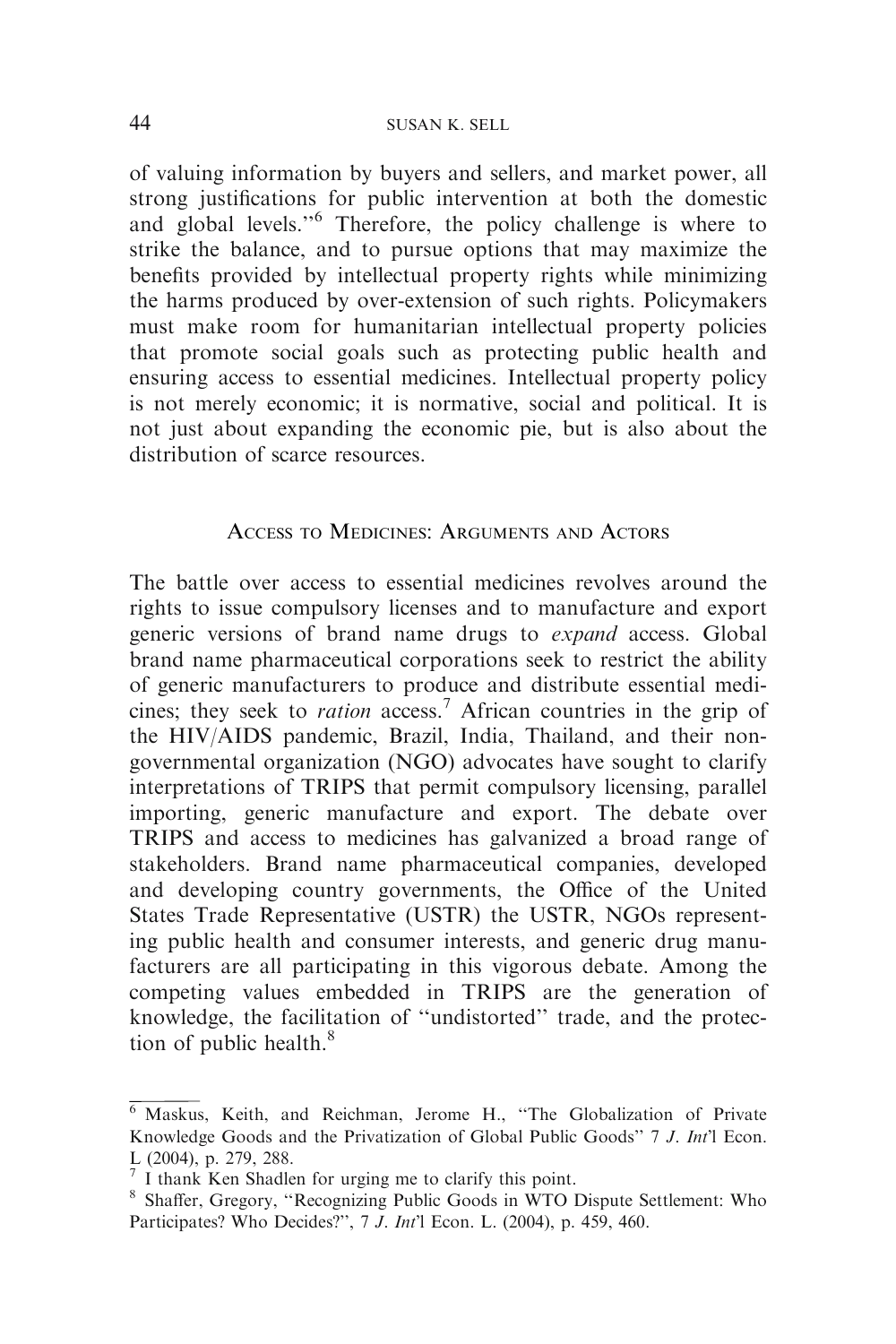On one side of the TRIPS and access to medicines debate are those who support strong intellectual property protection for pharmaceuticals and argue that, if anything, TRIPS is too weak. These advocates highlight the high costs of developing new drugs, the importance of strong property rights as incentives for innovation, and the need for substantial compensation for providing life saving drugs.9 The brand name global pharmaceutical industry, the United States, and the USTR promote this perspective. It has also been influential in the WTO and the World Intellectual Property Organization (WIPO). The industry fears that any expansion of cut-rate drugs will undermine its markets, particularly if they find their way into high income industrialized country markets. They also are eager to develop markets in middle-income countries in Asia and Latin America. Global pharma highlights the potential health dangers of widespread generic production, ''piracy,'' and the use of drugs without the supervision, dosing instructions, and regulatory controls covering global pharma's products.<sup>10</sup>

Perhaps the most frequently offered argument from supporters of global pharma is that the big problem is not patents but poverty.11 Industry-supported American think tanks such as the American Enterprise Institute and the International Intellectual Property Institute (IIPI) have promulgated this view. Recent statements by Mickey Kantor, former US Secretary of Commerce and former USTR-turned-industry-lobbyist, Harvey Bale (head of the International Federation of Pharmaceutical Manufacturers & Associations—IFPMA), and Eric Noehrenberg (IFPMA) continue to echo this "poverty not patents" line.<sup>12</sup>

<sup>&</sup>lt;sup>9</sup> Grabowski, Henry, "Patents, Innovation and Access to New Pharmaceuticals", 5 J. *Int*'l Econ. L. (2002), p. 849, 850–853.

<sup>&</sup>lt;sup>10</sup> Symposium, "Global Intellectual Property Rights: Boundaries of Access and Enforcement", 12 *Fordham Intell. Prop. Media Ent. L. J.* (2002), p. 675, 729.

<sup>&</sup>lt;sup>11</sup> Calfree, John E, "Patently Wrong: Free Drugs are No Panacea for Poor Nations'', Wash. Times, Jan. 28, 2003, at A21; Bate, Roger and Tren, Richard, Do NGOs Improve Wealth and Health in Africa? at http://www.aei.org/docLib/ 20030612\_batepub.pdf (June 12, 2003).

<sup>&</sup>lt;sup>12</sup> Noehrenberg, Eric, Report of the Commission on Intellectual Property Rights, Innovation and Public Health: an Industry Perspective, 84 Bulletin of the World Health Organization (2006), p. 419, 420; IFPMA, WHO Commission Report on Biomedical Innovation, Patents and Public Health Contains many Sound Proposals but Mistakenly Underestimates Vital Role of Patents, April 3, 2006 at http://www.ifpma.org/News/NewsReleaseDetail.aspx?nID=3D4628 (2006); Mickey Kantor, US Free Trade Agreements and the Public Health, submission to WHO CIPIH at http:// www.who.int, 1, 5 (2005).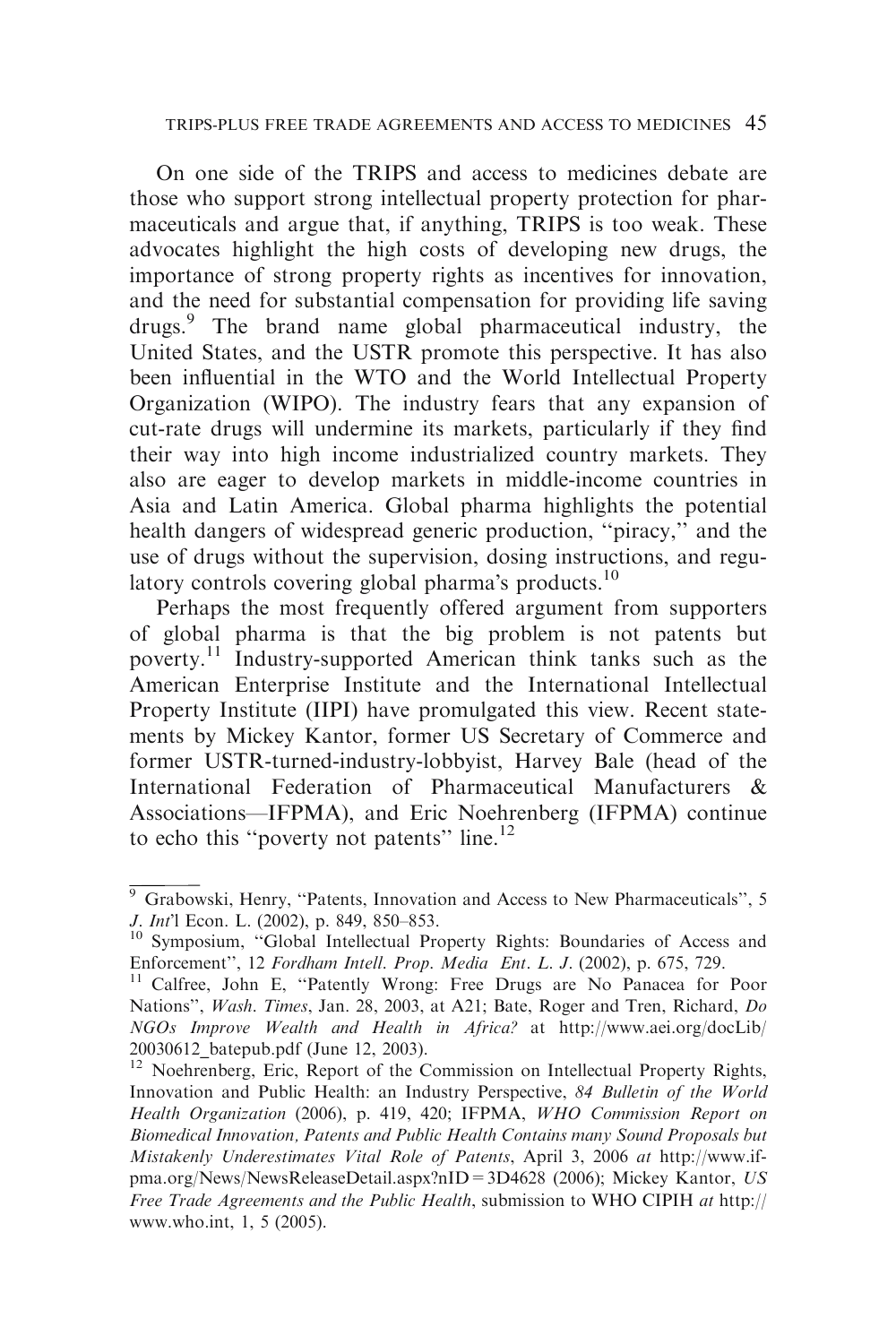The United States-based Pharmaceutical Research and Manufacturing Association (PhRMA), an industry lobbying group, frequently cites a ''Harvard study'' that ''proves'' that patents are no obstacle to access to antiretroviral medicines in Africa.13 Amir Attaran was an adjunct lecturer in public policy at Harvard, and his coauthor, Lee Gillespie-White, worked for a PhRMA-supported think tank IIPI. The oft-cited paper originated as a study that PhRMA commissioned with its think tank (IIPI) headed by Bruce Lehman, former United States Commissioner of Patents.14 The United States trade delegation relied on this then-unpublished study in its Talking Points in late September 2001 in the run up to the WTO Doha Ministerial meeting.<sup>15</sup>

PhRMA is hardly subtle about its efforts to enlist academics to promote its cause. The Washington Post has referred to these as ''hall-of-mirrors techniques by which special interests amplify their arguments through seemingly unconnected third parties."<sup>16</sup> For example, for 2004, PhRMA budgeted \$1 million for an:

[I]ntellectual echo chamber of economists – a standing network of economists and thought leaders to speak against federal price control regulations through articles and testimony.'' It has set aside \$550,000 ''for placement of op-eds and articles by third parties'' and at least \$2 million for outside research and policy groups ''to build intellectual capital and generate a higher volume of messages from credible sources'' backing industry positions. Overall, the group will devote \$12.3 million to ''alliance development," ... with ... economists, doctors, patients, and minority groups.<sup>17</sup>

Substantively, advocates of PhRMA's position object to any weakening of intellectual property protection through public health exceptions. They reject compulsory licensing as a policy tool to bring the costs of essential medicines down. They reject parallel importing,18 whereby states can take advantage of differential pricing policies and import the cheapest version of the brand name patented pharmaceutical product. Harvey Bale of IFPMA criticized a recent World Health Organization (WHO)<sup>19</sup> report for its repeated

<sup>&</sup>lt;sup>13</sup> Attaran, Amir and Gillespie-White, Lee, "Do Patents for Antiretroviral Drugs Constrain Access to AIDS Treatment in Africa?'', 286 JAMA (2001) p. 1886, pp. 1888–1891.

<sup>&</sup>lt;sup>14</sup> Abbott, Frederick "The Doha Declaration on the TRIPS Agreement and Public Health: Lighting a Dark Corner at the WTO" 5 J. Int'l Econ. L. (2002), p. 469, 485, n. 62.<br><sup>15</sup> Id. At 485.

<sup>&</sup>lt;sup>16</sup> Behind the Lobbying Curtain, Wash. Post, June 9, 2003, at A20.<br><sup>17</sup> Id. <sup>18</sup> Symposium, *supra*, n. 10, at 727.<br><sup>19</sup> CIPIH Report at www.who.int/intellectualproperty (2006).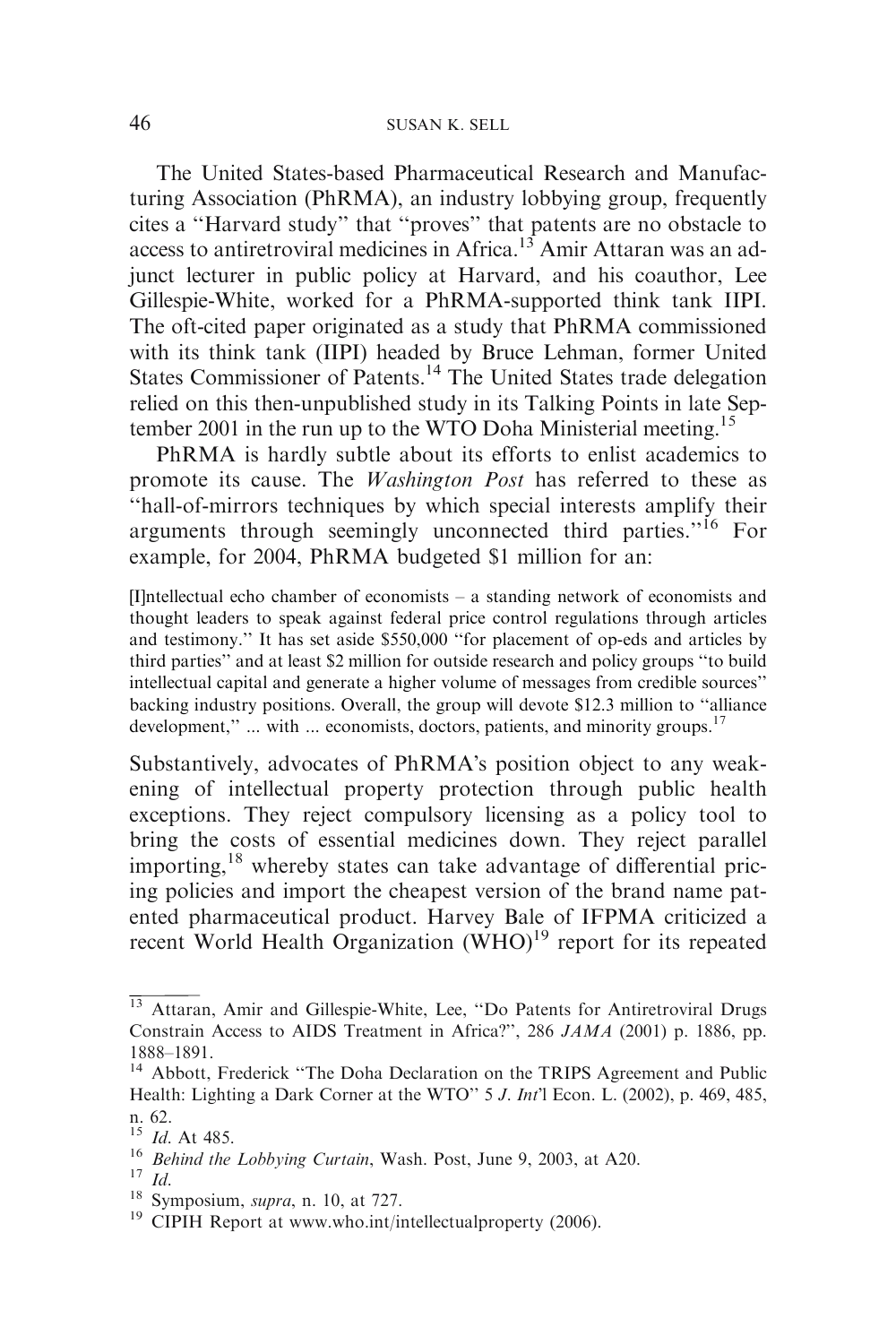references to compulsory licensing ''as a panacea for fundamental poverty and structural problems in developing countries' health care systems."<sup>20</sup> In fact, no one has ever touted compulsory licensing as a panacea for poverty but rather as an instrument for promoting competition thus lowering prices. Instead, PhRMA advocates promote increased foreign aid, and drug donations from firms.

On the other side of the debate is an alliance of developing country governments and NGOs campaigning for access to essential medicines. They argue that patent protection is a barrier to access and that public health exceptions to patent rules are necessary to prevent needless deaths. They advocate compulsory licensing, generic competition, parallel importation, and fixed rates of compensation for pharmaceutical companies. It is noteworthy that none of these advocates has ever denied that poverty is a problem. The ''poverty not patents'' rhetoric sets up a false zero-sum metric. Of course poverty is a huge problem, but it is not one that we can fix quite so quickly and easily as altering the specific patent policies that *do* contribute to the problem of access.

Among the most outspoken advocates of this position are James Love of American consumer activist Ralph Nader's Consumer Project on Technology (CPTech), and Ellen 't Hoen of Médecins Sans Frontières (MSF). They consistently have attacked PhRMA's positions on these issues. Ellen 't Hoen points to strong intellectual property protection as one important barrier to access; she argues that patent protection leads to high prices and limited access.<sup>21</sup> MSF and other NGOs have expressed a number of concerns about TRIPS, including high drug prices, reduced availability of quality generic alternatives, inadequate research and development into tropical diseases, and bilateral pressures on developing countries to adopt patent protection that exceeds the requirements of TRIPS.<sup>22</sup> Furthermore, Love has challenged PhRMA's claims that its companies spend \$500–800 million developing each new drug, and has argued that the majority of important HIV/AIDS drugs were actually developed by the public National Institutes of Health (NIH), and funded by taxpayers' dollars.<sup>23</sup> Love and others also offered

<sup>&</sup>lt;sup>20</sup> IFPMA, *supra*, n. 12.<br><sup>21</sup> Hoen, Ellen 't, "TRIPS, Pharmaceutical Patents, and Access to Essential Medicines: A Long Way from Seattle to Doha", 3 *Chi. J. Int*'l l. (2002), p. 27, 29. <sup>21</sup> Hoen, Ellen 't, "TRIPS, Pharmaceutical Patents, and Access to Essential  $M<sup>22</sup>$  *Id.* At 29–30. <sup>23</sup> Consumer Project on Tech., Background information on Fourteen FDA

Approved HIV/AIDS Drugs (June 8, 2000) at http://www.cptech.org/ip/health/ aids/druginfo.html.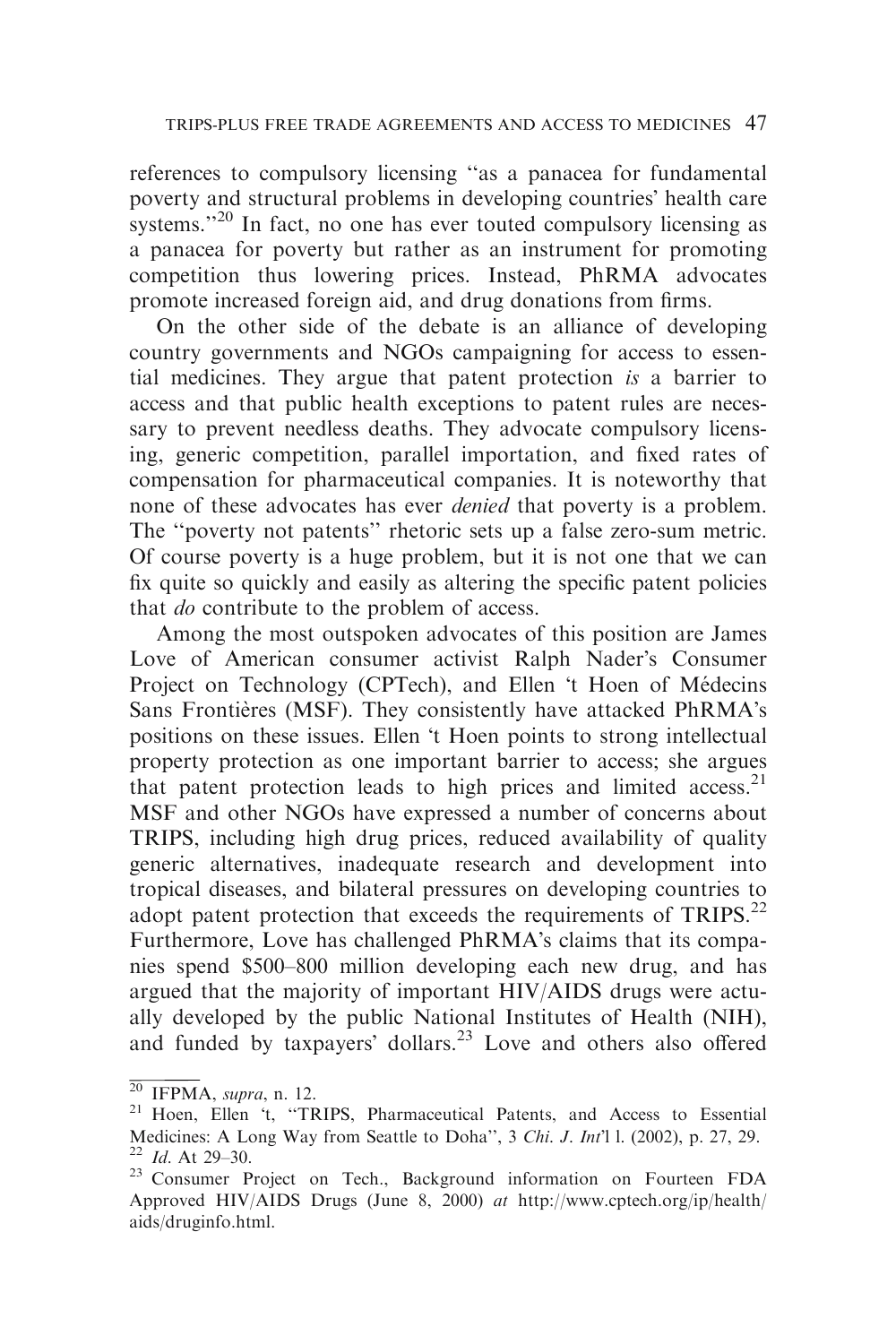detailed substantive critiques of the Attaran and Gillespie-White "poverty not patents" argument.<sup>24</sup>

Brazil, India, and the African group of countries have been leaders in the intergovernmental efforts to address their public health emergencies. Health care activists have praised Brazil's policies of providing universal access to HIV/AIDS drugs.<sup>25</sup> Brazil has used the threat of compulsory licensing to negotiate steep drug discounts with global pharma. It also has committed resources to producing generic drugs. Its policies have helped to create a market for high quality generic drugs.26 Creating a market has encouraged competition that has brought HIV/AIDS drugs prices down from \$10,000 to \$150 a year per patient.<sup>27</sup> As a WHO report concludes, "[c]ompetition is perhaps the most powerful policy instrument to bring down drug prices for off-patent drugs.''<sup>28</sup> Above all, the access to medicines campaign endorses the right of developing countries to compulsory license drugs, to produce, export, and import generic drugs, and to take advantage of parallel importing to seek out the lowest cost medicines.

German Velasquez argues that in recent years developing countries have won an important victory in the WTO for access to medicines.<sup>29</sup> The Doha Declaration of November 2001 affirmed WTO Member States' rights to implement TRIPS in such a way as to protect public health and to promote access to medicines for  $all.^{30}$  After extensive and protracted negotiations, Member States also resolved the question of countries' ability to export generic drugs produced under compulsory license to countries lacking pharmaceutical manufacturing capacity (the so-called Paragraph 6 agreement). The deal authorized any member state lacking sufficient

 $\frac{1}{24}$  Symposium, *supra*, n. 9, at 732–735; Consumer project on Technology et al., Comment on the Attaran/Gillespie-White and PhRMA Surveys of Patents on Antiretroviral Drugs in Africa, at http://www.cptech.org/ip/health/africa/dopatentsmatterinafrica.html (Oct. 21, 2001).

<sup>&</sup>lt;sup>25</sup> Rosenberg, Tina, "Look at Brazil", N.Y. Times, Jan. 28, 2001 Section 6 (Magazine), at 26.<br> $^{26}$  Symposium, *supra*, n. 10, at 702.

<sup>&</sup>lt;sup>27</sup> But see MSF on the continued high costs of second-line therapies, www.msf.org <sup>28</sup> Quoted in Abbott, *supra*, n. 14, 472, n. 702.<br><sup>29</sup> Velasquez, German Bilateral Trade Agreements and Access to Essential Drugs,

Bermudez Jorge A. Z and Oliveira-Auxiliadora, Maria, Intellectual Property in the Context of the WTO TRIPS Agreements: Challenges for Public Health, ENSP/ WHO – Oswaldo Cruz Foundation, 63 (2004).

 $30$  WTO, Declaration on the TRIPS Agreement and Public Health, Ministerial Conference, Fourth Session, Doha. WT/MIN(01)DEC/W/2, November 14 (2001).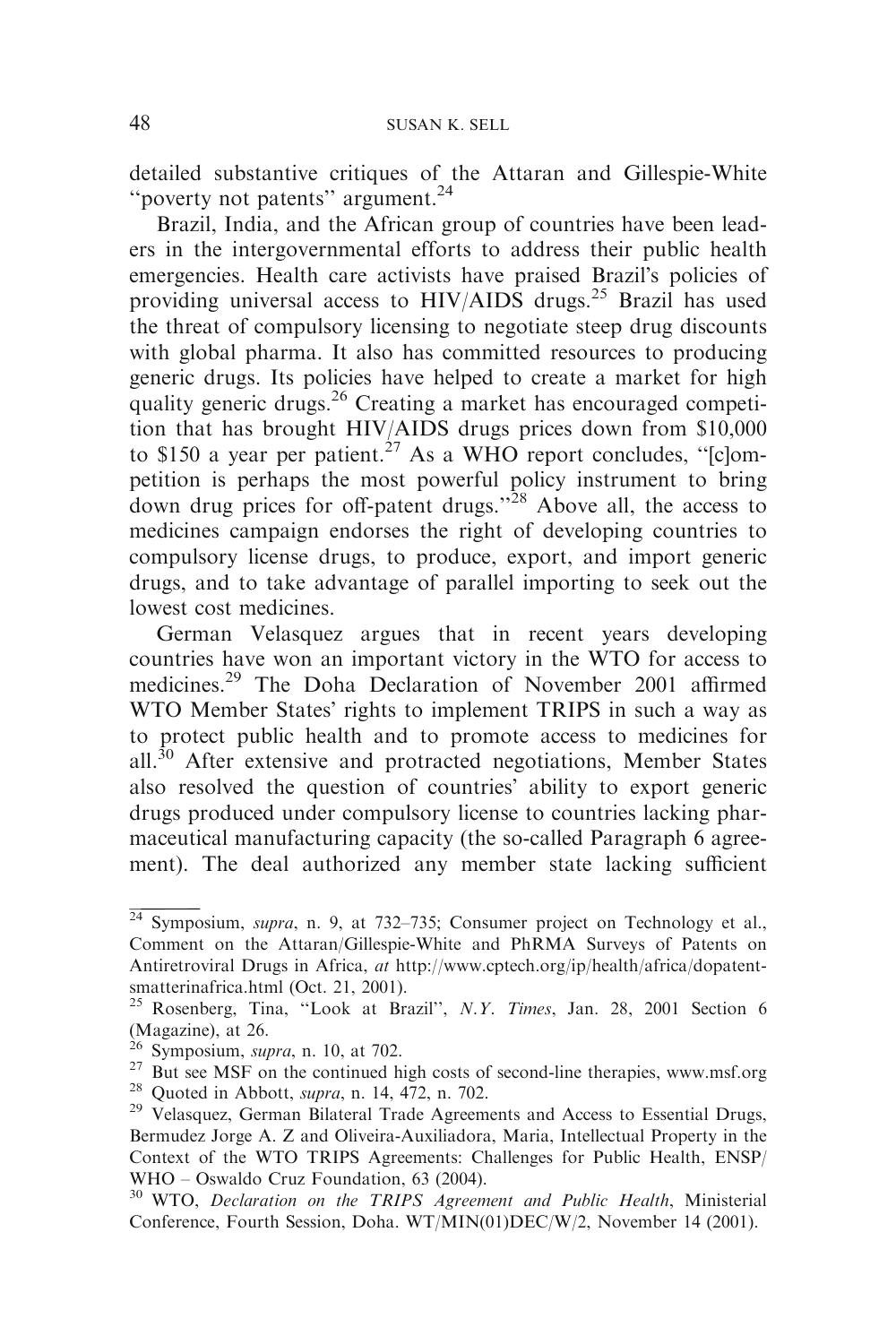pharmaceutical manufacturing capacity to import necessary medicines from any other member state. This waiver of TRIPS Article 31(f) (restricting compulsory licensing only to supply one's domestic market) included procedural safeguards to prevent diversion of cheap medicines to rich countries' markets. $31$  Now, generic copies of drugs made under compulsory license can be exported to countries lacking production capacity.<sup>32</sup> The decision also included a Chairman's Statement, emphasizing the "Members' 'shared understanding' that the Decision will be interpreted and implemented on a 'good faith' basis in order to deal with public health problems and not for industrial or commercial policy objectives'' and their agreement to take steps to prevent drug diversion to third markets.<sup>33</sup> According to Love, the Chairman's Statement was approved by Pfizer Chief Executive Officer (CEO) Hank McKinnell and the office of Karl Rove, President Bush's Deputy Chief of Staff in charge of policy.34 In December 2005, Member States adopted the waiver as an amendment to TRIPS that includes Article 31bis, the waiver, one annex on terms and conditions, and an appendix on the assessment of pharmaceutical manufacturing capabilities.<sup>35</sup> A number of African delegations were pleased with the outcome, despite the fact that it did not mirror their original proposals. One delegate expressed relief that the uncertainty generated by the waiver was resolved as it is now a permanent part of TRIPS.<sup>36</sup> However, despite this forward

 $31$  WTO Council on TRIPS, WTO Decision on Implementation of Paragraph 6 of the Doha Declaration on the TRIPS Agreement and Public Health IP/C/405 at http:// wto.org (2003); Matthews, Duncan, ''WTO Decision on Implementation of Paragraph 6 of the Doha Declaration on the TRIPS Agreement and Public Health:

A Solution to the Access to Medicines Problem?'', 7 J. INTL ECON. L. 73.<br><sup>32</sup> IP-Watch, *WTO States Agreement on TRIPS and Public Health on Eve of* Ministeral, 6 December, *at* http://www.ip-watch.org (2005).

<sup>&</sup>lt;sup>33</sup> Matthews, Duncan "Is History Repeating Itself? Outcome of the Negotiations on Access to Medicines, the HIV/AIDS Pandemic and Intellectual Property Rights in the World Trade Organisation", *Electronic Law Journal LGD*, 2004, p. 1, 11.<br>Available *at*: http://www2.warwick.ac.uk/fac/soc/law/elj/lgd/2004 1/matthews 2004.  $^{34}$  Love, James, No Gift to the Poor: Strategies used by the US and EC to Protect Big Pharma in WTO TRIPS Negotiations, WORKING AGENDA at http://workingagenda.blogspot.com/2005/12/no-gift-to-poor-strategies-used-by-us.html. (2005).<br><sup>35</sup> IP-Watch, *supra*, n. 32.

<sup>&</sup>lt;sup>36</sup> IP-Watch, African Countries Ready to Accept TRIPS and Public Health Deal December 6 at http://www.ip-watch.org (2005).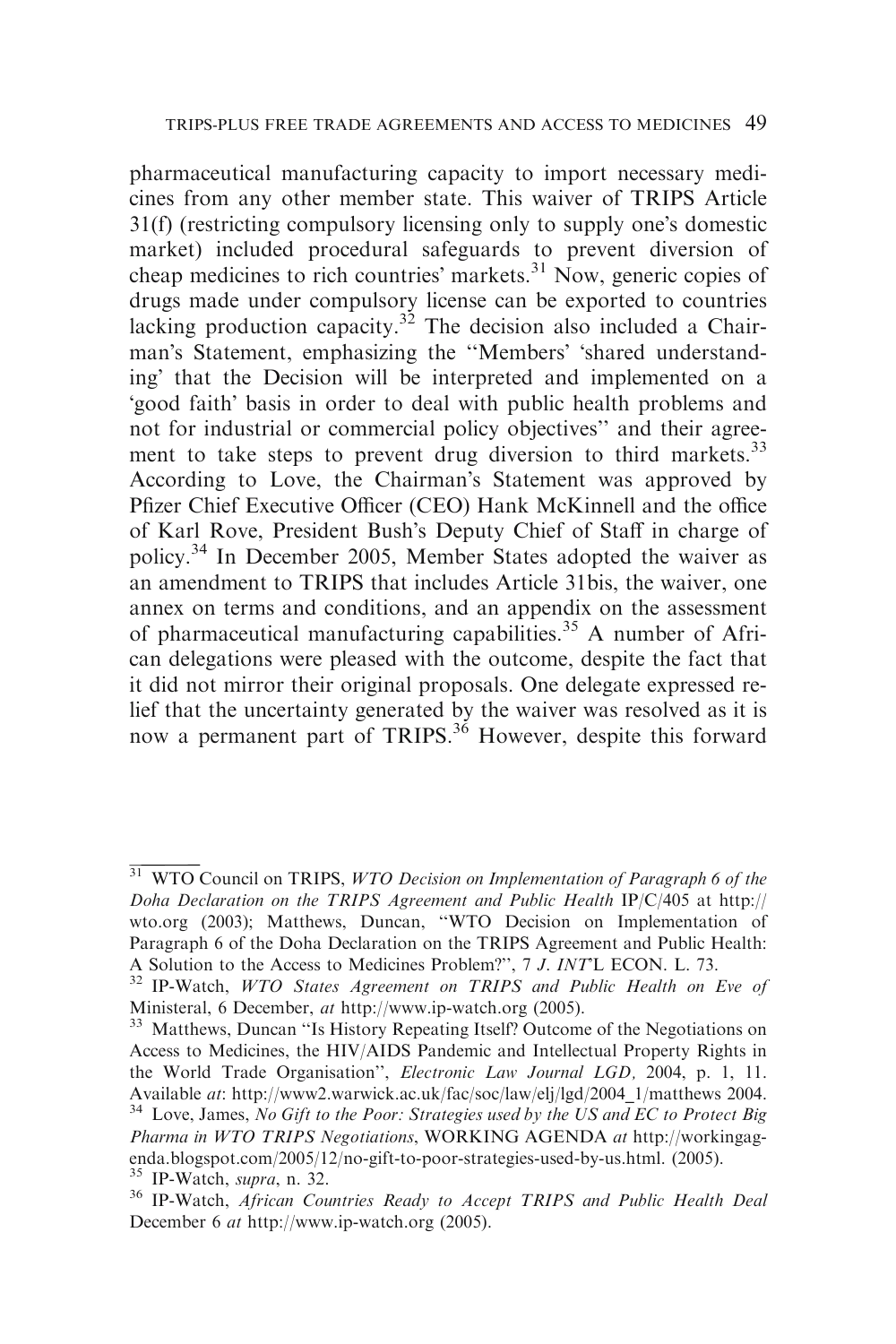### 50 SUSAN K. SELL

movement for access to medicines, Velasquez warns that TRIPS-Plus provisions of FTAs may "dash the hopes raised by Doha."<sup>37</sup> The following sections of this article explore this possibility.

### THE PHARMACEUTICAL INDUSTRY: PROFITS, POWER, AND PERILS

Global pharmaceutical firms have become increasingly profitable and politically powerful, especially in the United States' trade policymaking context. The pharmaceutical sector is characterized by marked economic concentration that has only increased over the past several decades. The combination of expanded intellectual property rights and relaxed anti-trust enforcement has led to economic concentration in the life sciences industries. In pharmaceuticals just since 1999, Zeneca acquired Astra, Hoescht acquired Marion Merrel Dow, Sandoz and Ciba-Geigy merged, Glaxo Wellcome and SmithKline Beecham merged, Pharmacia and Upjohn merged with Monsanto, Sanofi-Syntelabo SA was the object of a hostile takeover by Aventis, and Pfizer's acquisitions made it the largest world company with revenues of \$53 billion in 2004 (roughly 40% more than #2 GlaxoSmithKline).<sup>38</sup> The global market shares of the largest non-generic pharmaceutical companies in 2003 were as follows: Pfizer, 11%; GlaxoSmithKline, 6.9%; Merck & Co. 5%; AstraZeneca,  $4.8\%$ , and Johnson & Johnson,  $4.7\%$ <sup>39</sup> This situation has translated ''economic power into greater influence over policymaking that has hitherto been seen as the realm of the public sphere."<sup>40</sup>

The increasing commercialization of medicine means that the diseases of the poor will be ignored by firms for sound economic reasons.41 As a number of commentators point out, across a broad range of products, the current system skews research towards rich

 $37$  Velasquez, *supra*, n. 29, 65.<br><sup>38</sup> Rosenberg, Barbara, "Market Concentration of the Transnational Pharmaceutical Industry and Generic Industries: Trends in Mergers, Acquisitions and Other Transactions'', In Roffe, Pedro, Tansey, Geoff Vivas-Eugui, David (eds.), Negotiating Health: Intellectual Property Rights and Access to Medicines, vol. 65  $\frac{(2006)}{^{39}}$  *Id.* at 69.

<sup>&</sup>lt;sup>40</sup> Buse, et al., "Globalisation and Health Policy: Trends and Opportunities", In: Kelly Lee et al (eds.). *Health Policy in a Globalising World*, vol. 261 (2002).<br><sup>41</sup> Dutfield, Graham, "Should We Terminate Terminator Technology?", *European* 

Intell. Prop. Rev. (2003), p. 491, 495.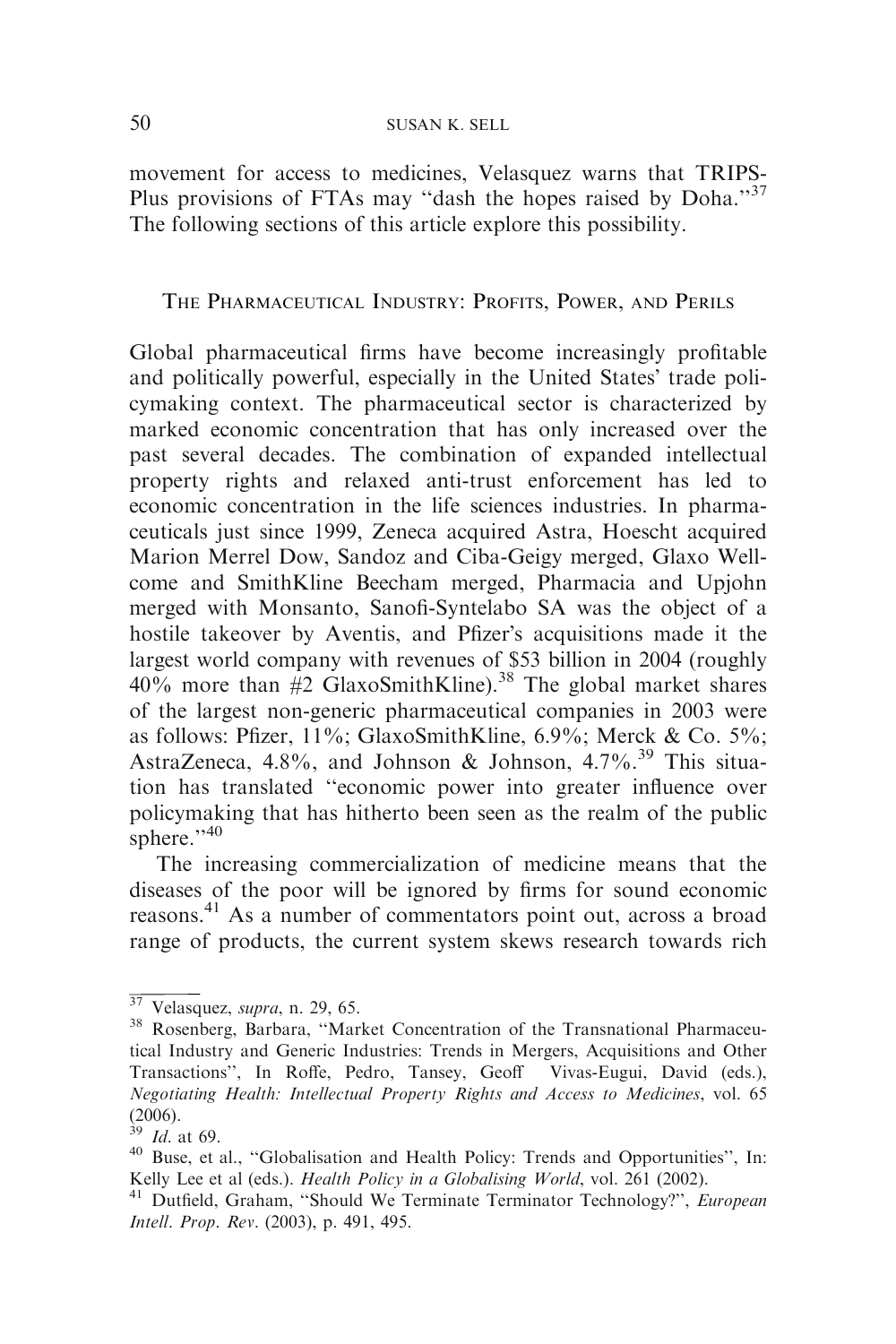and middle-income countries' markets and sectors. $42$  In the public health sector this means the neglect of tropical diseases in favor of cancer and so-called lifestyle drugs (i.e., for obesity, balding, and erectile dysfunction). For example, only 13 of 1233 new drugs marketed between 1975 and 1997 were approved for tropical diseases. ''As a result, the rhetoric of strong intellectual property rights leading to innovation that meets social needs rings particularly hollow in this setting."<sup>43</sup>

According to Peter Drahos the US and its IP activist industries have been engaged in a ''one-way ratchet'' for intellectual property, systematically obtaining higher levels of protection.<sup>44</sup> The International Chamber of Commerce points out that, ''the chain of national intellectual property laws will only be as strong as its weakest link, and the ability to meaningfully enforce rights will be crucial.''<sup>45</sup> Industry lobbyists are eager to point out that nothing in TRIPS prevents states from adopting stronger forms of protection, and the US and its industries increasingly are coordinating enforcement through a number of venues. The structural power of global firms is reflected in the membership of key policy making committees in US trade institutions. These committees assist US trade negotiators in designing policies for multilateral, regional and bilateral trade. The USTR's Industry Trade Advisory Committee on Intellectual Property Rights includes representatives of Pfizer, Eli Lilly and Company, PhRMA, Merck & Company, Inc., Biotechnology Industry Organization, Time Warner, Inc., International Anti-Counterfeiting Coalition, Recording Industry Association of America, Intellectual Property Owners Association, John Wiley and Sons, Inc., and Association of American Publishers. None of these

<sup>&</sup>lt;sup>42</sup> Barton, John, Nutrition and Technology Transfer Policies, (2003) at http:// www.iprsonline; Lettington, Robert, Small-Scale Agriculture and the Nutritional Safeguard under Article 8(1) of the Uruguay Round Agreement on Trade-Related Aspects of Intellectual Property Rights: Case Studies from Kenya and Peru (2003) at http://ww.iprsonline; Rai Arti and Eisenberg, Rebecca, ''The Public Domain: Bayh-Dole Reform and the Progress of Biomedicine'', 66 Law and Comtemporary

Problems (2003), p. 289.<br><sup>43</sup> Hammer, Peter, "Differential Pricing of Essential AIDS Drugs: Markets, Politics and Public Health", 5 J. Int'l Econ. L. (2002) p. 883, 888.

<sup>&</sup>lt;sup>44</sup> Drahos, Peter, "Securing the Future of Intellectual Property: Intellectual Property Owners and their Nodally Coordinated Enforcement Pyramid'', 36 Case Western Reserve J. Int'l Law (2004), p. 53, 55–61.<br><sup>45</sup> International Chamber of Commerce, *Current and Emerging Intellectual Property* 

Issues for Business: a Roadmap for Business and Policymakers, at http://www.iccwbo.org, 1, 13 (2005).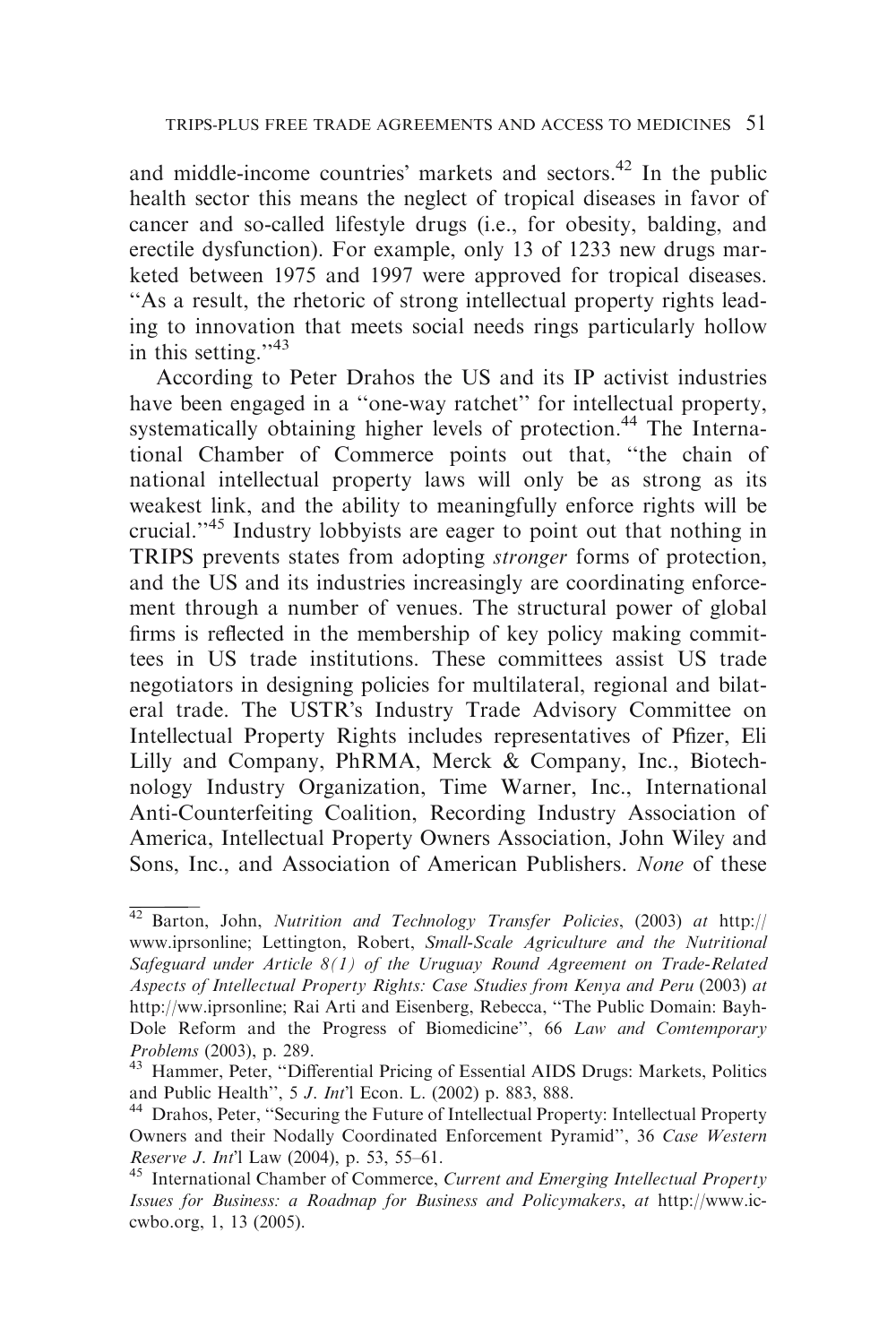firms or organizations is pressing for more balance between private rights and the public domain. The reach of these advisory committees can be quite broad and US-based firms work with their subsidiaries abroad to develop support for their positions. Significantly in the November 2002 US congressional elections a group of global PhRMA firms, headed by Pfizer CEO Hank McKinnell, raised \$30 million for Republican congressional campaigns.<sup>46</sup> Not coincidentally, the Bush administration has been very supportive of and responsive to global pharma's objectives and strategies.

Industry representation in the USTR advisory committees, overlapping memberships in industry associations such as the PhRMA, Business Software Alliance (BSA) and the International Intellectual Property Alliance (IIPA) increase the information exchange among private actors and the USTR to monitor compliance, negotiate and enforce  $TRIPS-Plus^{47}$  deals and lobby at national and multilateral levels. For example, Microsoft is a member of the IIPA, BSA and IFAC-3.48 In addition to these more formal vehicles for representation and influence, firms also participate in ad hoc mobilization groups such as the American BioIndustry Alliance (ABIA).<sup>49</sup> Jacques Gorlin founded the ABIA in 2005. Gorlin was a key player in the original TRIPS negotiations as consultant to the Intellectual Property Committee (IPC). The IPC, made up of 12 CEOs of US-based global firms with large intellectual property portfolios, mobilized transnational private sector and governmental support for TRIPS and drafted major portions of TRIPS.<sup>50</sup> Gorlin formed the ABIA to continue industry advocacy in multilateral, bilateral, and US government forums. Member companies include: Bristol Myers-Squibb, Eli Lilly, Hana Biosciences, General Electric, Merck, Pfizer, Procter & Gamble and Tethys Research (ABIA). At least half of these firms participated in the original IPC. Gorlin serves as President, and Susan Finston, formerly of PhRMA, serves as Executive Director. ABIA is leading the lobbying fight to preserve and promote patents on life forms and is targeting activities at WIPO, WTO and Convention on Biological Diversity (CBD). The ABIA plans to lobby its allies, the US, Australia, Canada,

<sup>46</sup> Ireland, Doug, ''Under the Counter'', POZ Magazine, at http://www.poz.com/ articles/1056\_7008.shtml(2006).

<sup>&</sup>lt;sup>47</sup> TRIPs-Plus refers to provisions that either exceed the requirements of TRIPS or eliminate TRIPS flexibilities.<br><sup>48</sup> Drahos, *supra*, n. 44, at 69.

<sup>&</sup>lt;sup>49</sup> *At* http://www.abialliance.com Sell, supra, n. 2.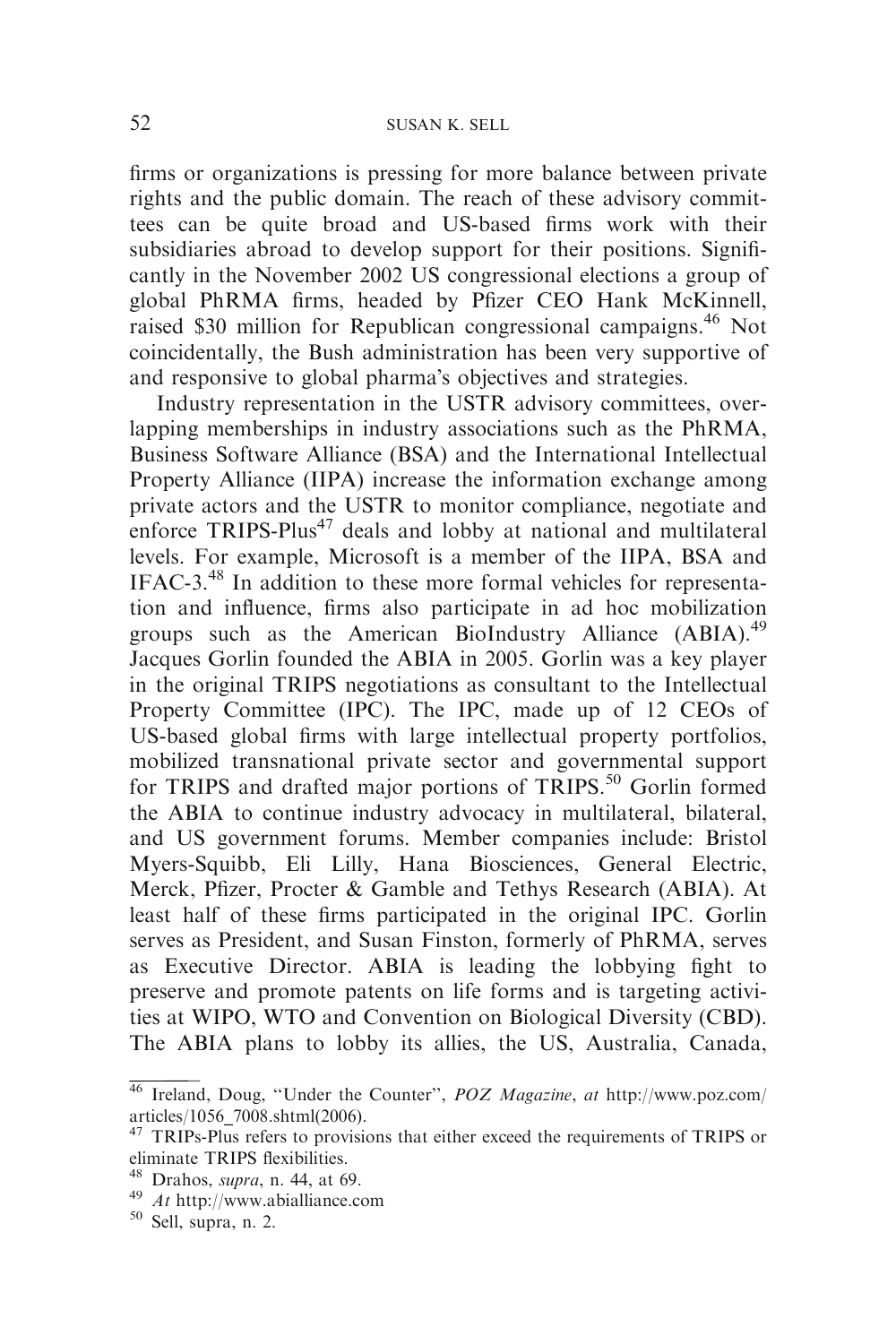Korea, Japan and New Zealand, as well as work with India's biotechnology industry to try to soften India's negotiating stance.<sup>51</sup> This thick and overlapping network has resulted in a centralized system of private governance that enlists the USTR for legitimation and enforcement and heightens opportunities for rent-seeking.<sup>52</sup>

Patents confer withholding power, the ability to restrict use, by constructing scarcity.53 Patent owners can refuse to license patented products or processes, as James Watt did in the case of his steam engine technology.<sup>54</sup> Patent owners can refuse to make their products or processes available. The following pharmaceutical cases illustrate how this power to withhold can imperil public health.

Brand name pharmaceutical companies responded to developing country and NGO access campaigns by announcing generous price reductions, and expanded availability of their products for HIV/ AIDS patients in developing countries. However, having earned their public relations kudos and positive reactions from their shareholders, they have not always followed through on their pledges. For instance in 2002 the sole producer of tenofovir disoproxil fumarate (Viread®), an important antiretroviral drug with fewer side effects for AIDS patients, Gilead announced that it would make Viread available at reduced prices to 97 developing countries through its Viread Access Program.<sup>55</sup> Over three years later, Viread is registered for use in only six countries.<sup>56</sup> Gilead has not even requested marketing clearance in most developing countries.

Abbott Laboratories received approval of Kaletra in the US in October 2005. Kaletra is a second-line fixed dose combination of protease inhibitor lopinavir and booster ritonavir (LPV/r) that has particular advantages for developing countries' HIV/AIDS patients.

 $51$  IP-Watch, Biotech Industry Fights Disclosure in Patents on Three IP Policy Fronts, March 2 *at* http://www.ip-watch.org (2006).<br>
<sup>52</sup> Drahos, *supra*, n. 44, at 77.<br>
<sup>53</sup> May, Christopher and Sell, Susan K., *Intellectual Property Rights: A Critical* 

History (Boulder: Lynne Rienner, 2006), p. 36.<br><sup>54</sup> Id. 38.<br><sup>55</sup> Medecins Sans Frontieres, *Gilead*'s Tenofovir 'Access Program' for Developing

Countries: A Case of False Promises? February 7 at http://www.doctorswithoutbordersorg/pr/2006/02-07-2006.htm (2006).

<sup>&</sup>lt;sup>56</sup> Id. The six countries are: the Bahamas; Gambia; Kenya; Rwanda; Uganda; and Zambia.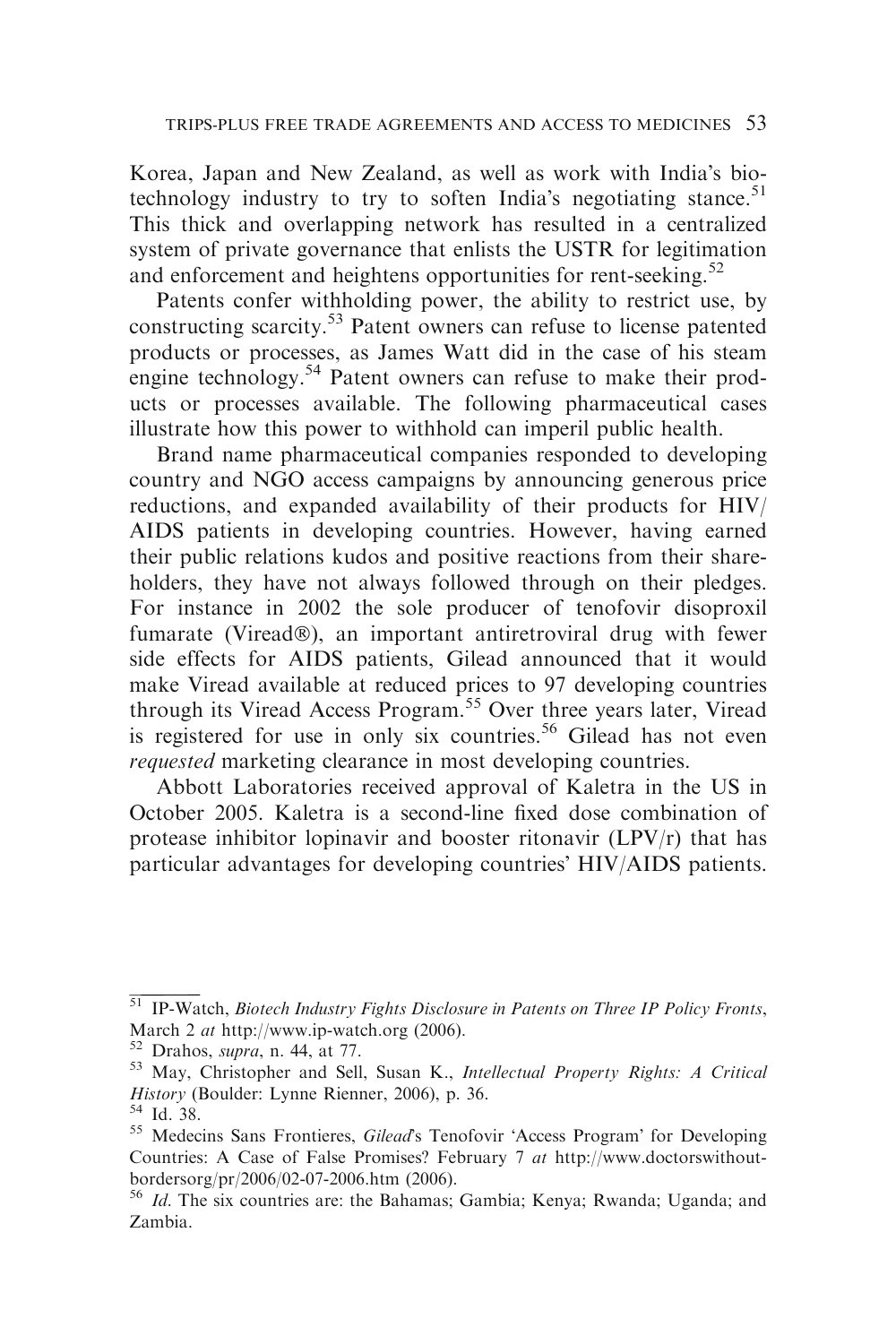Patients need only take 4 pills a day (versus six) and the pills require no dietary restrictions. Crucially the formula is heat stable, requiring no refrigeration.<sup>57</sup> WHO has recognized LPV/r as an essential medicine as part of a second-line HIV/AIDS therapy once first-line failure has occurred. Since May 2002 Abbott has been selling an earlier, non-heat stable formulation in Africa and least developed countries for \$500 per patient per year. MSF has asked Abbott to register the new drug in developing countries and to set an affordable differential price for the new drug in developing countries. Abbott has claimed that it first needs to acquire a Certificate of Pharmaceutical Product (CPP) from Europe (the drug is manufactured in Germany) before it can register the new drug in developing countries. However, according to WHO guidelines and US regulations CPP's may be issued by the *exporting* country (the US FDA in this instance).<sup>58</sup> MSF placed a Kaletra order for 400 MSF patients in nine countries in March 2006. While Abbott announced that it would make the new drug available for \$500 per patient per year in African and least developed countries, the drug is unavailable for purchase because Abbott has not registered it anywhere but South Africa. As MSF states, ''if access to needed drugs depends on the marketing policies of pharmaceutical companies, then the lives of millions of people with HIV/AIDS remain at risk $^{1,59}$ 

A particularly pernicious example of this is the Gleevec case in South Korea. Gleevec is a leukemia drug that was developed with assistance from the US Orphan Drug Act, under which the US government paid for 50% of the private sector costs of clinical trials.<sup>60</sup> Swiss drug maker Novartis owns the patent. The drug costs roughly \$27,000 per year per patient in the US, keeping it out of reach of most. In late 2001 Novartis suspended supply of Gleevec to South Korea because Novartis failed to get the price it sought

 $\frac{57}{57}$  Doctors Without Borders, *Abbott'*s New and Improved Kaletra: Only in the US … But What about the Rest of the World? March 14, at http://www.doctorswithoutborders.org/news/hiv-aids/kaletra\_briefingdoc.cfm (2006).

<sup>&</sup>lt;sup>58</sup> Doctors Without Borders, Unnecessary Delays by Abbott: The "CPP" Myth Debunked, March 14 at http://www.doctorswithoutborders.org/news/hiv-aids/kaletra\_cppdoc.htm (2006).

<sup>&</sup>lt;sup>59</sup> Doctors Without Borders, More Empty Promises: Abbott Fails to Supply Critical New AIDS Drug Formulation to Developing Countries, April 27 at http://www.doctorswithoutborders.org/pr/2006/04–27–2006\_1.cfm (2006).

 $^{60}$  Ip-health, *Re: Call for Endorsements on Glivec [sic] from South Korea*, Nov. 30 at http://lists.essential.org/pipermail/ip-health/2001–November (2001).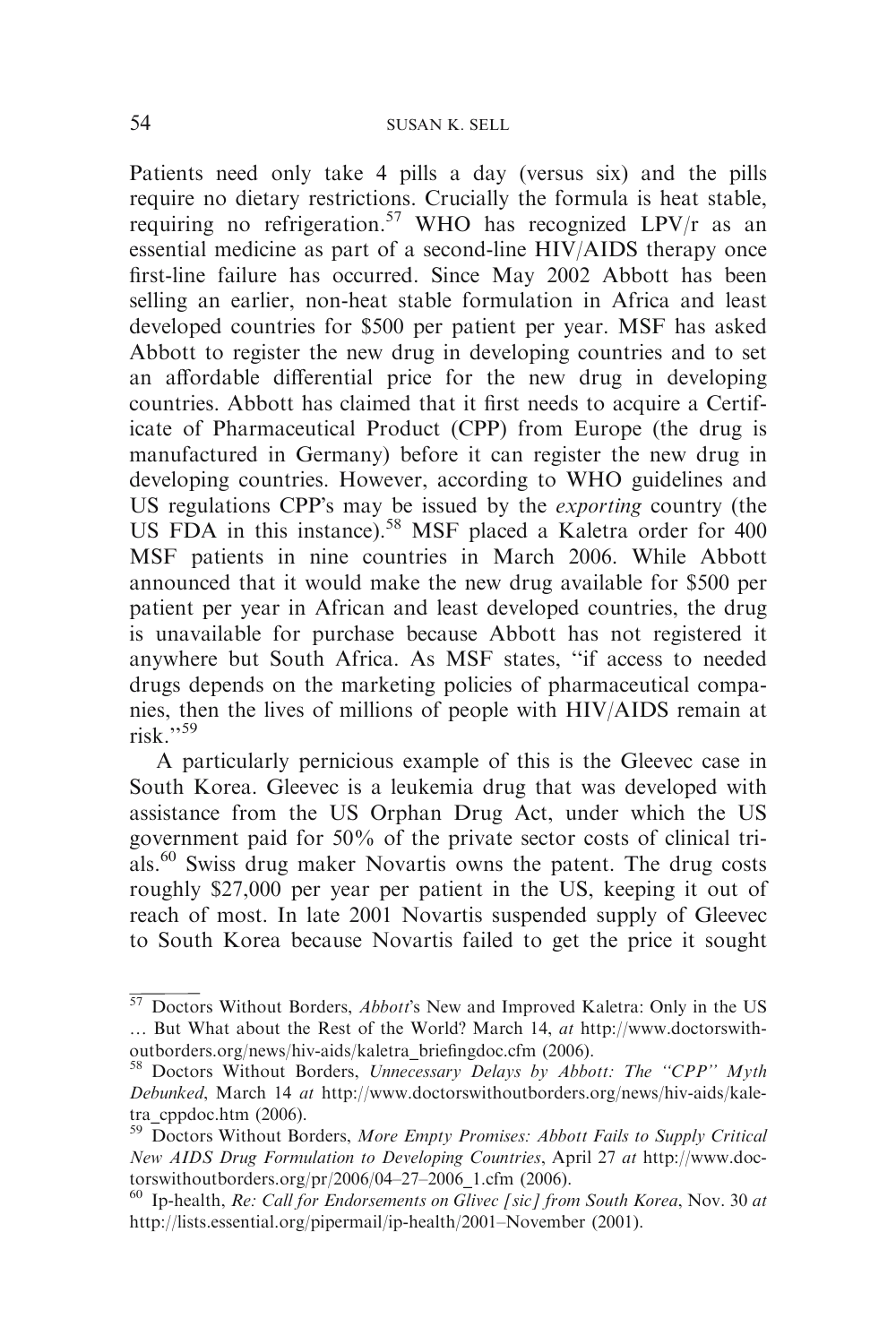from the South Korean government. The US, Switzerland, and Japan had accepted the price of US\$19.50 per pill $^{61}$  during the Novartis–South Korean negotiations. Novartis directly approached Korean leukemia patients offering them a co-payment exemption if they would convince the South Korean government to accept that price. The patients refused. Rather than negotiating a lower price, the South Korean government sought to contain costs by excluding chronic phase chronic myelogenic leukemia (CML) patients from insurance coverage. Hae-joo Chung, Director of Equipharm project, issued a plea on behalf of the People's Health Coalition for Equitable Society for global consumer and health groups to endorse its quest to get the South Korean government to restart negotiations with Novartis and resume supply – even if meant resorting to compulsory licensing in line with the Doha Declaration on TRIPS and Public Health.<sup>62</sup> These health groups appealed to the Korean Intellectual Property Office and requested adjudication for the grant of a non-exclusive license to import generic Gleevec from India for the public interest, because Korean CML patients were imperiled by unstable supplies and high prices.<sup>63</sup>

While Novartis is a Swiss company, the USTR supported Novartis in this case. Facing declining profitability in the European market, makers of potentially high profit drugs like Gleevec are turning to emerging middle income markets in Asia and Latin America to make up the difference. $64$  In order to ensure the success of this strategy they must fend off generic challengers in these markets. As Benevisti and Downs suggest, the USTR intervened on behalf of Novartis in order to ''prevent a precedent that might eventually damage the profitability of products manufactured by its own firms.''65 Indeed, the Korean decision to reject the generic importation option under compulsory license incorporated the very language that USTR Robert Zoellick had been promoting in his efforts to limit the scope of the Doha Declaration on TRIPS and Public Health. The Korean government denied the petition on the grounds that CML was neither ''infectious'' nor likely to cause ''an

<sup>&</sup>lt;sup>61</sup> Daily dosages range from 4 to 8 pills a day.<br><sup>62</sup> Ip-health, *supra*, n. 60.<br><sup>63</sup> Ip-health, *Text of Korean Decision in Glivec Case* Mar. 10 *at* http://lsits.essential.org/pipermail/ip-health/2003/March (2003).

<sup>64</sup> Benvenisti, Eyal, and Downs, George, ''Distributive Politics and International Institutions: the Case of Drugs", 36 Case Western Reserve J. of Int'l l. (2004), pp. 21– 52.

 $65$  *Id, at* 29.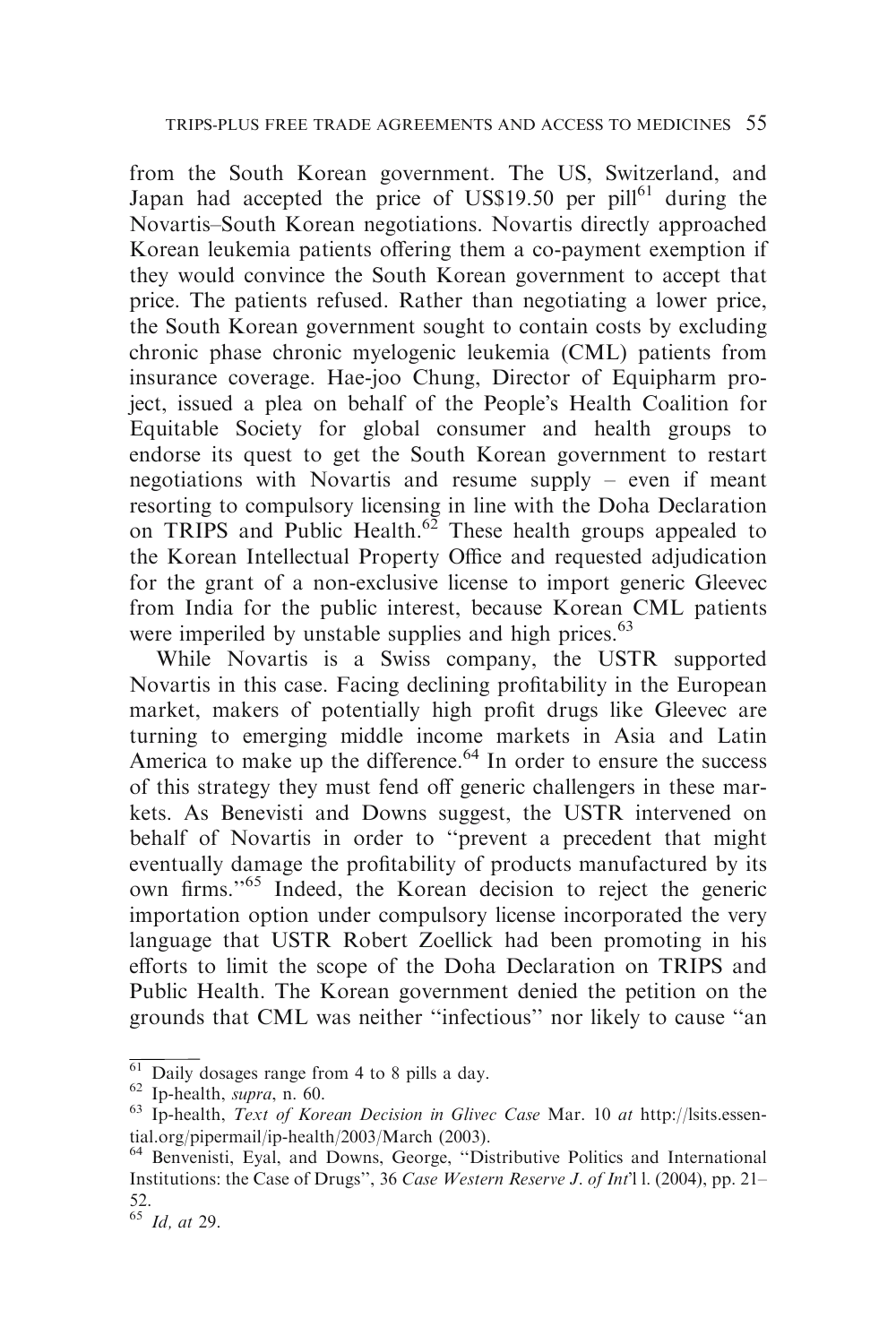extremely dangerous situation in our nation."<sup>66</sup> As James Love of CpTech remarked, "the US government does not control the price of drugs in its own country but it is telling Korea what they should charge.''<sup>67</sup> More accurately, the US is telling Korea to do as the US does and let the sellers (Novartis, in this case), set the price.<sup>68</sup> This example highlights the intrusive reach of what Drahos calls the ''nodal enforcement pyramid'' that global IP-based firms and their governments deploy.69 Asymmetrical power relations and the political influence of global high-technology industries continue to shape intellectual property policy. Given the expansion of intellectual property rights and unequal distribution of economic and political power across the globe, developing countries face substantial challenges in navigating the system to their benefit.

Finally, brand-name pharmaceutical firms have continued to engage in aggressive tactics in developing countries. While the 1998 South African case in which brand name pharmaceutical firms sued Nelson Mandela is well known,<sup>70</sup> an ongoing case in the Philippines demonstrates that these tactics persist. Pfizer is suing the Philippine government for parallel importing the Pfizer drug Norvasc for high blood pressure. In the Philippines this product is only available from Pfizer. In the Philippines Norvasc costs twice as much as it does in Indonesia and Thailand. India sells the drug for 650% less than the Philippine price. The Philippines imported and registered, but did not market, 200 tablets of the patented drug from India.<sup>71</sup> The Bureau of Food and Drug (BFAD) provided Pfizer with written assurances that it would not market the drug until Pfizer's patent expired. Pfizer charged the government with infringement, and is not only suing the BFAD and Philippine International Trading Corporation (PITC) but is also suing BFAD Director Leticia Barbara Gutierrez and Emilio Polig (a BFAD

 $\overline{66}$  IP-health, supra, n. 62; See also Abbott, Frederick "The WTO Medicines Decision: World Pharmaceutical Trade and the Protection of Public Health'', 99 *A. J. Int*'l L. (2005), pp. 328–336.

 $^{67}$  Love, quoted in Benvenisti and Downs (2004), *supra*, n. 64. 68 E-mail from Kenneth Shadlen, Lecturer in Development Studies, the London School of Economics, April 26, 2006, on file with author.<br><sup>69</sup> Drahos (2004), *supra*, n. 44.

<sup>&</sup>lt;sup>70</sup> Bond, Patrick "Globalization, Pharmaceutical Pricing, and South African Health Policy: Managing Confrontation with US Firms and Politicians", 29 Int'l J. of Health Services (1999), p. 765.

<sup>&</sup>lt;sup>71</sup> IP-Watch, *Pfizer Fights IP Flexibilities in the Philippines*, April 30 at http:// www.ip-watch.org (2006).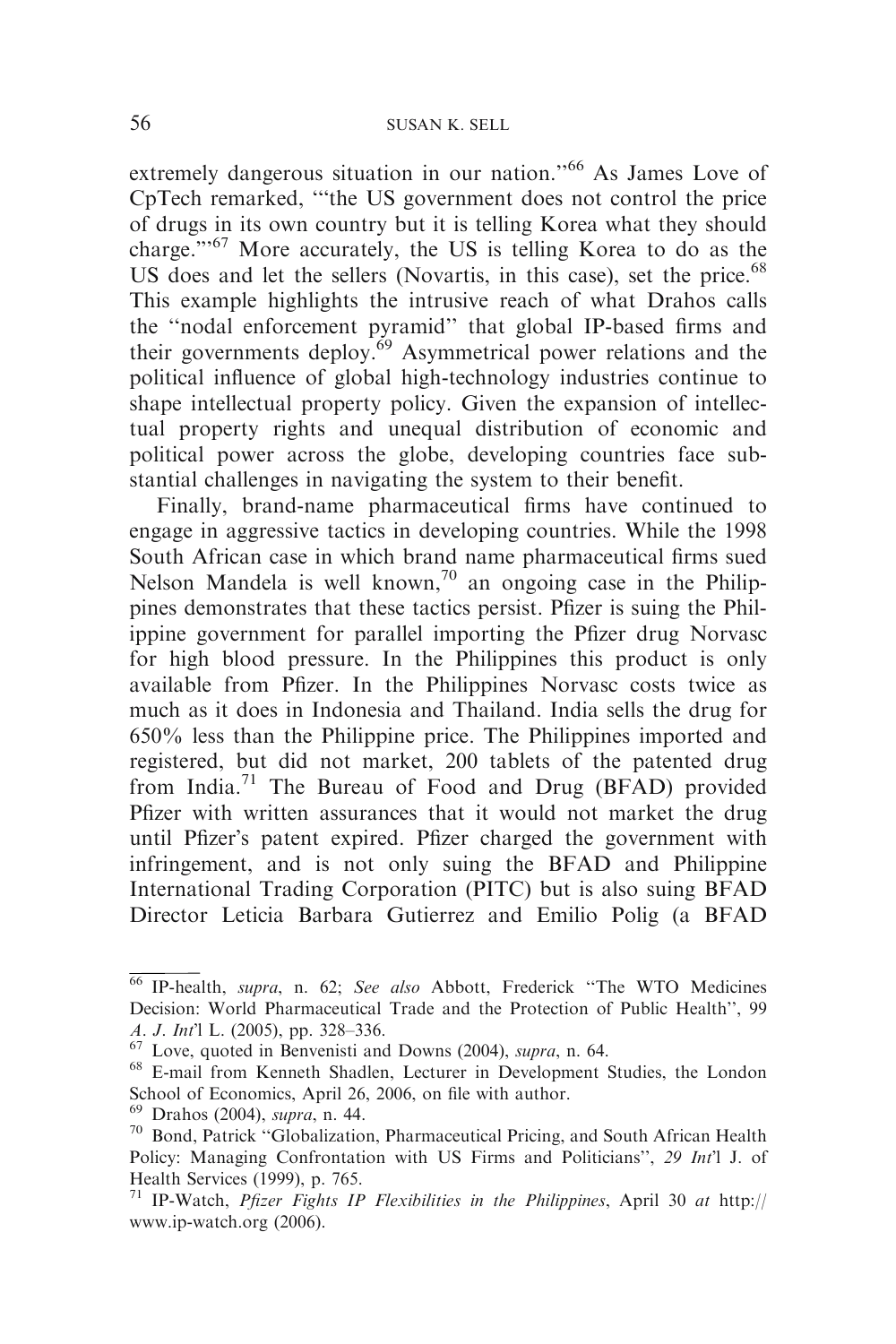officer) for damages. Pfizer claims that it is acting to protect its patent and denies that it is a parallel importation case because Pfizer does not believe that the Indian supplier was a Pfizer-authorized source. PITC has filed a countersuit against Pfizer. Stanford alumni and graduate students launched a signatory campaign to oust Pfizer CEO Henry McKinnell from the Stanford Advisory board over Pfizer's "bullying" of Philippine government drug regulators.<sup>72</sup>

In attacking portions of the 2006 WHO Commission on Intellectual Property, Innovation, and Public Health (CIPIH) report<sup>73</sup>, Eric Noehrenberg of IFPMA argued that the report repeated the "myth that patents give the power to set prices."<sup>74</sup> He goes on to state that ''such a misrepresentation ignores the effect of competition between drugs."<sup>75</sup> However, in the Philippines case it is precisely the lack of competition that has caused the problem, and Pfizer actively is seeking to prevent or at least delay competition.

This behavior clearly poses dangers to public health. Expanded intellectual property rights, economic concentration and strong-arm tactics against vulnerable populations add up to a precarious situation. These cases highlight the vulnerabilities associated with relying only on the decisions of private companies. As Drahos and Braithwaite conclude:

Patent-based R&D is not responsive to demand, but to ability to pay ... Much of what happens in the...health sectors of developed and developing countries will end up depending on the bidding or charity of biogopolists as they make strategic commercial decisions on how to use their intellectual property rights.<sup>76</sup>

## FTA TRIPS-PLUS PROVISIONS: BARRIERS TO ACCESS

In recent years intellectual property protection has been dramatically expanded, notably through the WTO TRIPS but also in bilateral and regional free trade agreements (FTAs). The baseline for property rights has moved quite far in the direction of private

 $\frac{72}{72}$  Id.<br><sup>73</sup> WHO, *CIPIH Report, at* http://www.who.int/intellectual property (2006).<br><sup>74</sup> Noehrenberg, Eric, "Report of the Commission on Intellectual Property Rights,

Innovation and Public Health: an Industry Perspective'', 84 Bulletin of the World Health Organization (2006), p. 419.<br><sup>75</sup> Id.<br><sup>76</sup> Drahos, Peter with Braithwaite, John, *Information Feudalism: Who Owns the* 

Knowledge Economy?, (Earthscan, London, 2002), pp. 167–8.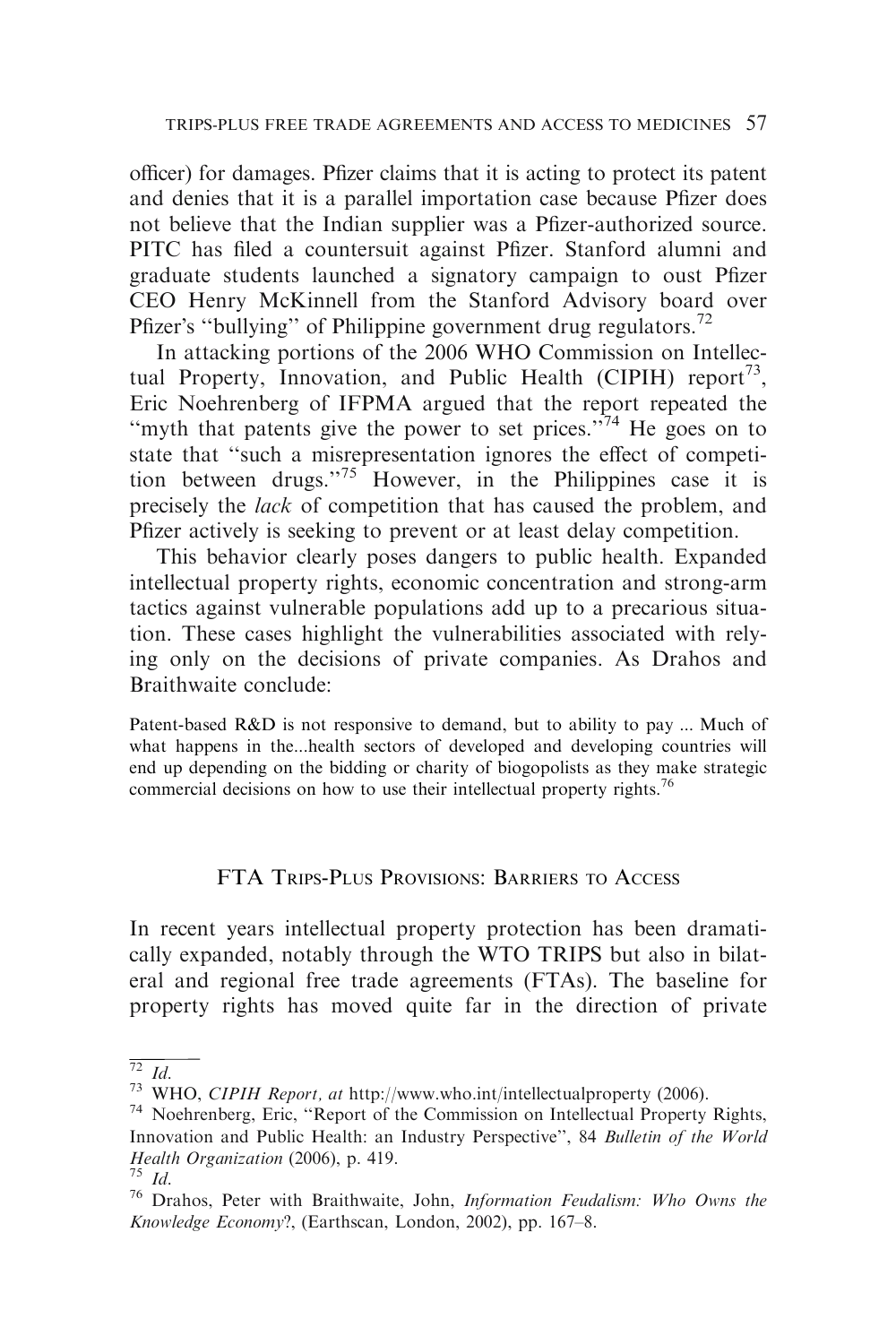reward over public access. Rights which used to be considered to be privileges or exceptions have superseded obligations of rights holders to the public. To insist that all countries adopt high protectionist standards of protection denies them the opportunity to pursue the public policy strategies that every ''developed'' country enjoyed. Lax intellectual property protection, compulsory licensing, working requirements, keeping certain sectors off-limits in terms of property rights, parallel importing, and discriminating against foreign rights holders were all key features of the developed countries public policy strategies.77 Intellectual property rights should be the servant, not the master, of broader public policy goals. However, in the past twenty years intellectual property rights have been elevated from servants to masters – crucial for their own sake.

Focusing on TRIPS and the letter of the law, one can see that TRIPs offers much flexibility for states to tailor their intellectual property policies to suit public policy goals. However, public international law such as TRIPS is embedded in a broader context of asymmetrical power relationships between developed and developing countries, and between producers and consumers of the fruits of intellectual property. This context reduces the amount of leeway that poorer and/or weaker states have in devising regulatory approaches that are most suitable for their individual needs and stages of development.

One of the most important assets for developing country negotiators is peripheral vision to stay abreast of the proliferation of intellectual property policymaking in diverse institutional settings. The US and the EU have been able to exploit resource disparities and shift forums whenever it suits their interests. This holds true of the shift from WIPO to WTO and back again,  $78$  as well as the shifting between multilateral, bilateral and regional negotiations. Bilateral and regional agreements threaten to undermine any gains that developing countries may bargain for or achieve in multilateral settings. At the end of the Uruguay Round negotiators did not share consensual assessments of TRIPS. Negotiators from the United States and the European Union tended to see TRIPS as a floor – a minimum baseline for intellectual property protection. By

 $\frac{77}{77}$  May and Sell, *supra*, n. 43, 107–131.<br><sup>78</sup> Sell, Susan K., *Power and Ideas: North-South Politics of Intellectual Property and* Antitrust (State University of New York Press, 1998); Drahos and Braithwaite, supra, n. 2.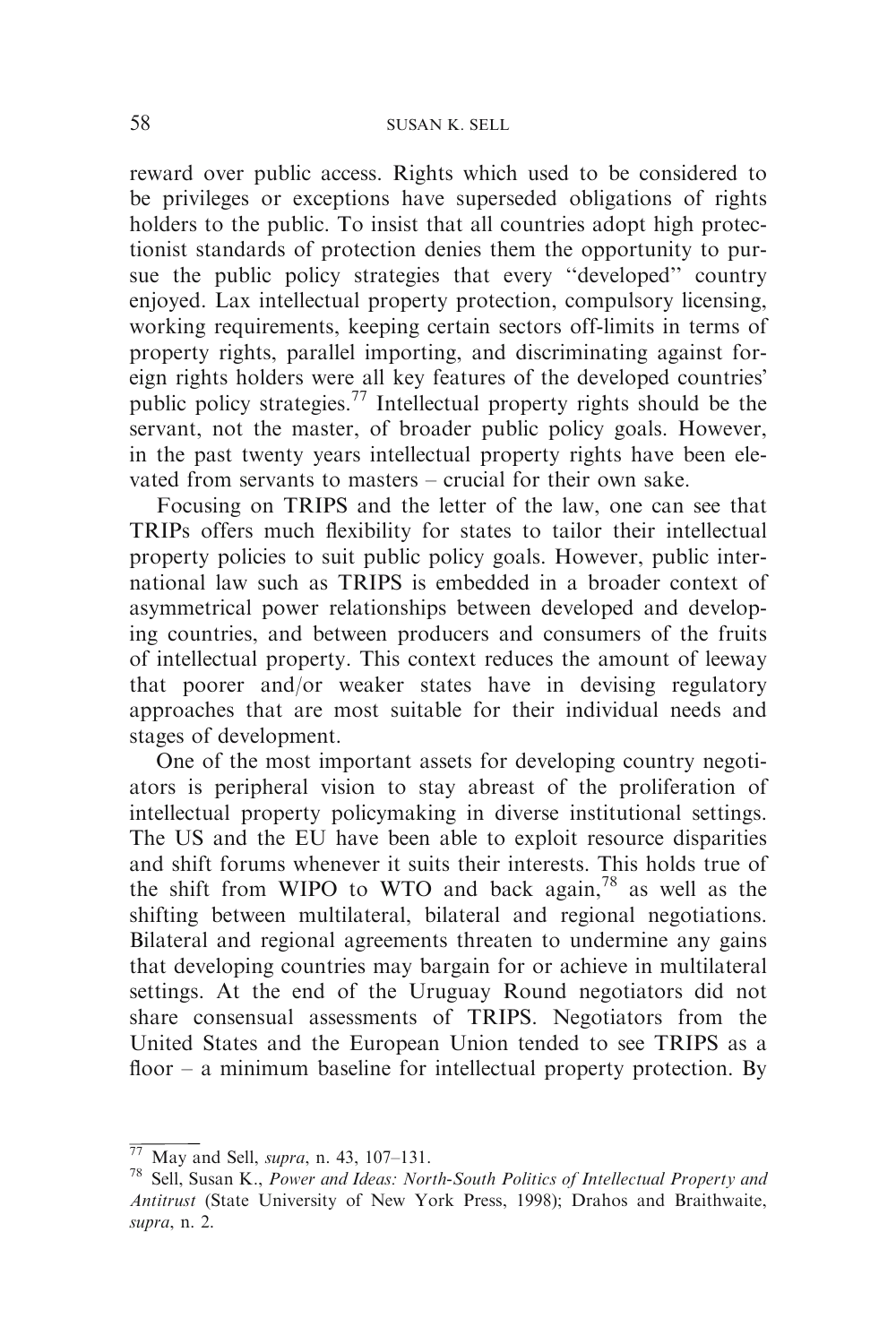contrast, developing country negotiators saw it more as a ceiling – a maximum standard of protection beyond which they were unwilling and/or unable to go.

Given this perspective, it should come as no surprise that the US and the EU aggressively have been pursuing efforts to ratchet up TRIPS standards, to eliminate TRIPS flexibilities and close TRIPS loopholes. Playing a multi-level, multi-forum governance game, countries like the United States have been able to extract a high price from economically more vulnerable parties eager to gain access to large, affluent markets.<sup>79</sup> Bilateral Investment Treaties, Bilateral Intellectual Property Agreements, and regional FTAs concluded between the US and developing countries, and between the European Union and developing countries invariably have been TRIPS-Plus.<sup>80</sup> According to Dylan Williams, "a recent US Congressional Research Service report states that the United States' main purpose for pursuing bilateral FTAs is to advance US intellectual property protection rather than promoting more free trade.<sup>881</sup>

TRIPS permits countries to exceed TRIPs standards and the US has been pressuring them to do so. It has offered countries WTO-Plus market access in exchange for TRIPs-Plus policies.<sup>82</sup> Particular provisions in these bilateral and regional trade agreements include: (1) data exclusivity provisions; (2) prohibitions of parallel importation; (3) linkage between drug registration and patent protection; (4) highly restrictive conditions for issuing compulsory licenses; (5) expanded subject matter requirements; and (6) patent term extensions. All of these provisions have been crafted by the

<sup>79</sup> Abbott, supra, n. 66, pp. 350–354.; Correa, Carlos, ''Investment Protection in Bilateral and Free Trade Agreements: Implications for the Granting of Compulsory Licenses", 26 Mich. J. Int'l L. (2004) p. 331; Vivas-Eugui, David, Regional and Bilateral Agreements and a TRIPS-plus World: the Free Trade Area of the Americas (FTAA), Quaker United Nations Office, Quaker International Affairs Programme, and International Centre for Trade and Sustainable Development, at http:// www.quno.org. (2003).

<sup>80</sup> Drahos, Peter, ''BITS and BIPS: Bilateralism in Intellectual Property'', 4 Journal of World Intellectual Property (2001), 6; Duffield, Graham, ''Sharing the Benefits of Biodiversity: Is there a Role for the Patent System?'', Journal of World Intellectual Property (2003).<br><sup>81</sup> Williams, Dylan, "World Health: A Lethal Dose of US Politics", June 16, 2006.

Asia Times Online at http://www.atimes.com (2006).<br><sup>82</sup> Shadlen, Ken, *Policy Space for Development in the WTO and Beyond: the case of* Intellectual Property Rights, Tufts University, Global Development and Environment Institute, Working Paper No. 05-06, 11 at http://ase.tufts.edu/gdae (2005).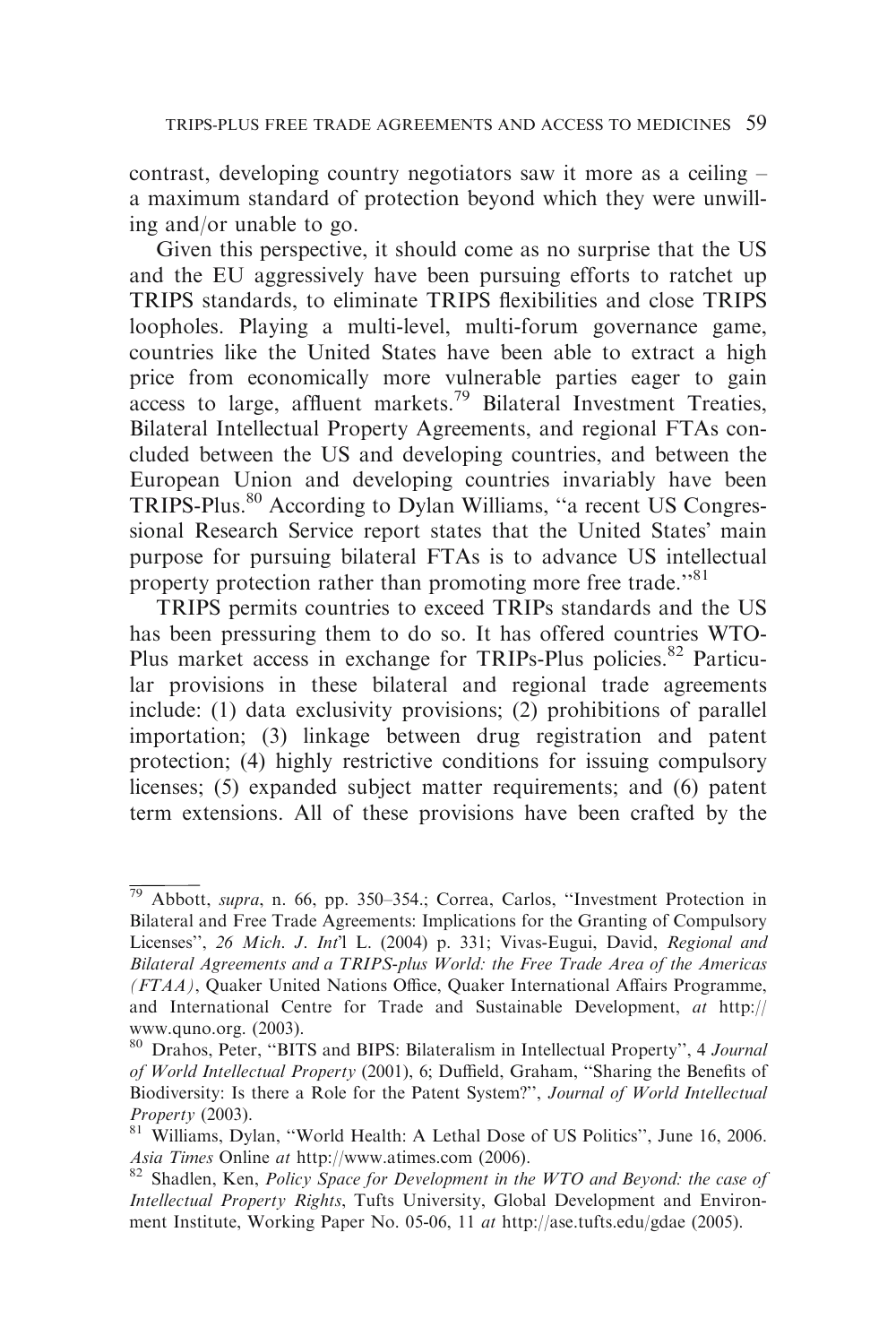brand-name pharmaceutical industry and serve to reduce the availability of affordable drugs. I will discuss each of these in turn.

Brand name pharmaceutical firms favor data exclusivity provisions because they offer new rights and opportunities to maximize returns on their products by delaying competition. Under Article 39.3 of TRIPs WTO members must protect undisclosed test data on pharmaceutical products against unfair competition. Brand name pharmaceutical companies are required to submit efficacy and safety test data as part of the drug approval process. However, the FTA provisions require signatories to grant at least five years of data exclusivity counted from the date on which the product was approved (10 years for agrochemicals), whether or not it was patented and whether or not the data was disclosed. It also covers chemical entities that are not new.83 As Musungu and Oh point out, ''the first registrant of a new pharmaceutical product may obtain data protection even in the case of old and well known products.''84 These provisions are designed to require generic pharmaceutical producers to generate their own clinical trial test data, rather than rely on safety and efficacy findings of the brand name drugs in the generic drug approval process. Jerome Reichman points out that restricting the use of clinical trial data ''could effectively empower rights holders to negate a state's ability to authorize marketing approval of equivalent drugs for a period of five to ten vears."<sup>85</sup>

Brand name pharmaceutical companies, in effect, have acquired a new form of intellectual property right in their test data and information generated by that data.<sup>86</sup> As industry lobbyist Mickey Kantor points out, ''data exclusivity is an independent intellectual property right, not to be confused with protection of patents."<sup>87</sup> This new right is independent of patent status and therefore presents a huge obstacle to generic competition. The US-CAFTA

 $83$  Correa, Carlos, Implications of Bilateral Free Trade Agreements on Access to Medicines, 84 Bulletin of the World Health Organization (2006), p. 399, 401.<br><sup>84</sup> Musungu, Sisule and Oh, Cecilia, *The Use of Flexibilities in TRIPS by Developing* 

Countries: Can They Promote Access to Medicines? CIPIH Study 4C. August. at http://who.int.org 1, (2005), pp. 59–60.

<sup>85</sup> Reichman, Jerome H., Undisclosed Clinical Trial Data Under the TRIPS Agreement and Its Progeny: A Broader Perspective 1 (2004). Available at http:// www.iprsonline<br><sup>86</sup> Shadlen, *supra*, n. 82, 19.

<sup>&</sup>lt;sup>87</sup> Kantor, Mickey US Free Trade Agreements and the Public Health submission to WHO CIPIH, at http://www.who.int 1, 5 (2005).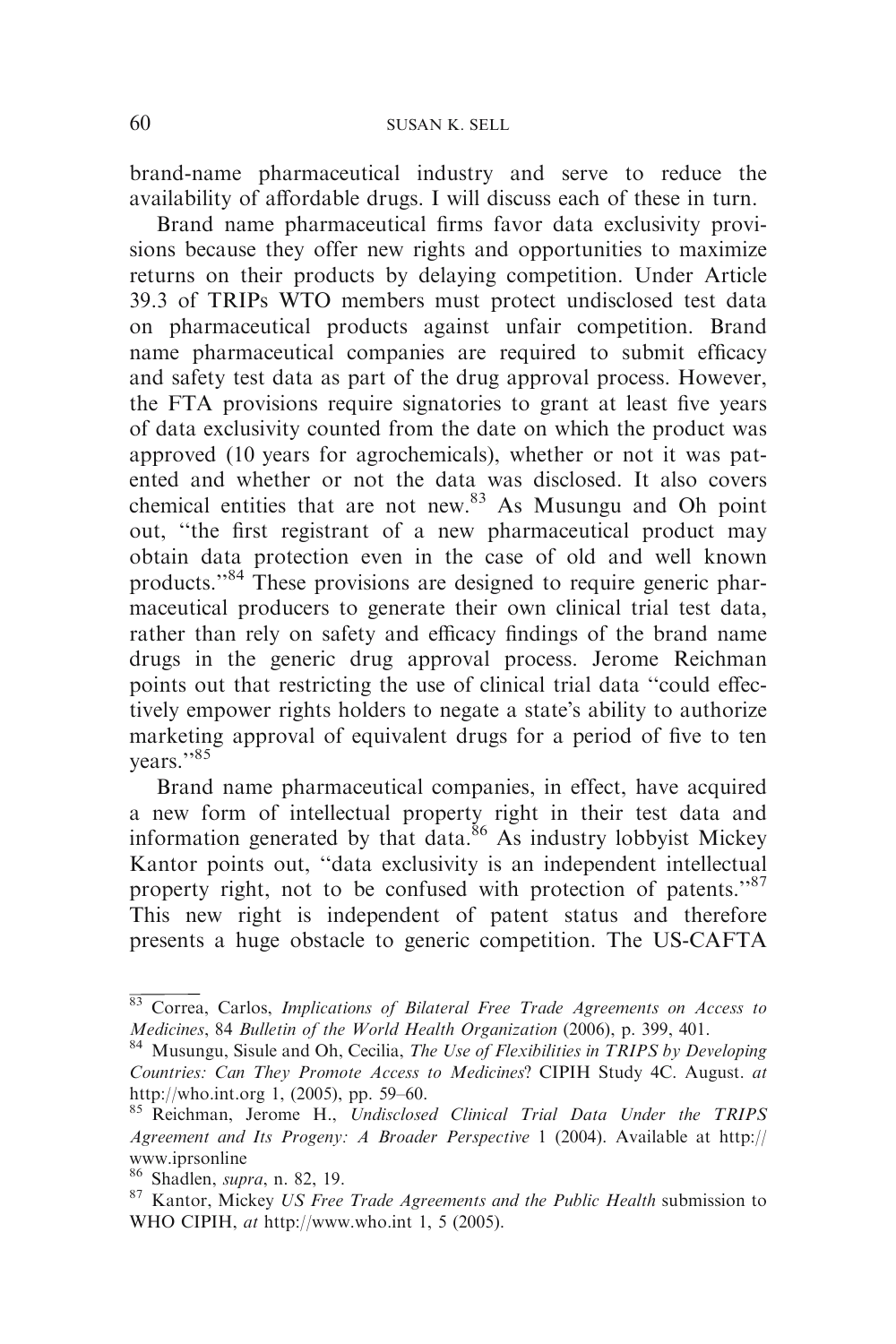agreement's Article 15.10 is the most extensive version of such provisions. In CAFTA Article 15.10 (a) & (b) fixed term prohibitions ''are distinct from patents. They prevent marketing approval of drugs that are off-patent (e.g., in either or both the United States and [the CAFTA country]. A restriction on marketing approval becomes another form of monopoly here granted in ways that the TRIPS Agreement does not require."<sup>88</sup> Would-be generic competitors will hesitate to move forward in this forbidding regulatory framework.

To require the patent owner's consent for marketing approval for a patented item means that it will be nearly impossible to use compulsory licensing as permitted by TRIPS. According to Abbott, ''even if a license is granted to a generic producer/importer, the patent owner will be able to prevent marketing of the equivalent medicine (because it will not consent or acquiesce to marketing). The generic product cannot be put on the market on regulatory grounds, regardless of the grant of license with respect to the patent."89

Parallel importation is the importation of patented goods from another country. Under TRIPs, countries are free to determine the type of exhaustion regime they want to have. The principle of patent exhaustion refers to the patentee's ability to control the first sale of a product where the product is patented. The US has a national exhaustion regime, which has been incorporated into a number of FTAs. Under the US's national exhaustion regime the patent holder is the only person who has the authority to make the first sale of the product in the US. This prevents the importation of the patented product from another country without the permission of the US patent holder, drastically curbing the opportunities for parallel importation. This policy drove many American senior citizens in the past several years to take buses to Canada to purchase cheaper versions of brand name drugs. By contrast, proponents of access to medicines recommend an international exhaustion regime. Under this TRIPS-compliant alternative regime, the first sale of a patented product *anywhere* exhausts the patent holder's right to block parallel importation. For example using parallel importation,

 $88$  Abbott, Frederick The Doha Declaration on the TRIPS Agreement and Public Health and the Contradictory Trend in Bilateral and Regional Free Trade Agreements, Quaker United Nations Office, Occasional Paper 14, April at http://www.quno.org 1, 7 (2004). (emphasis in original).

 $89$  Id. 8.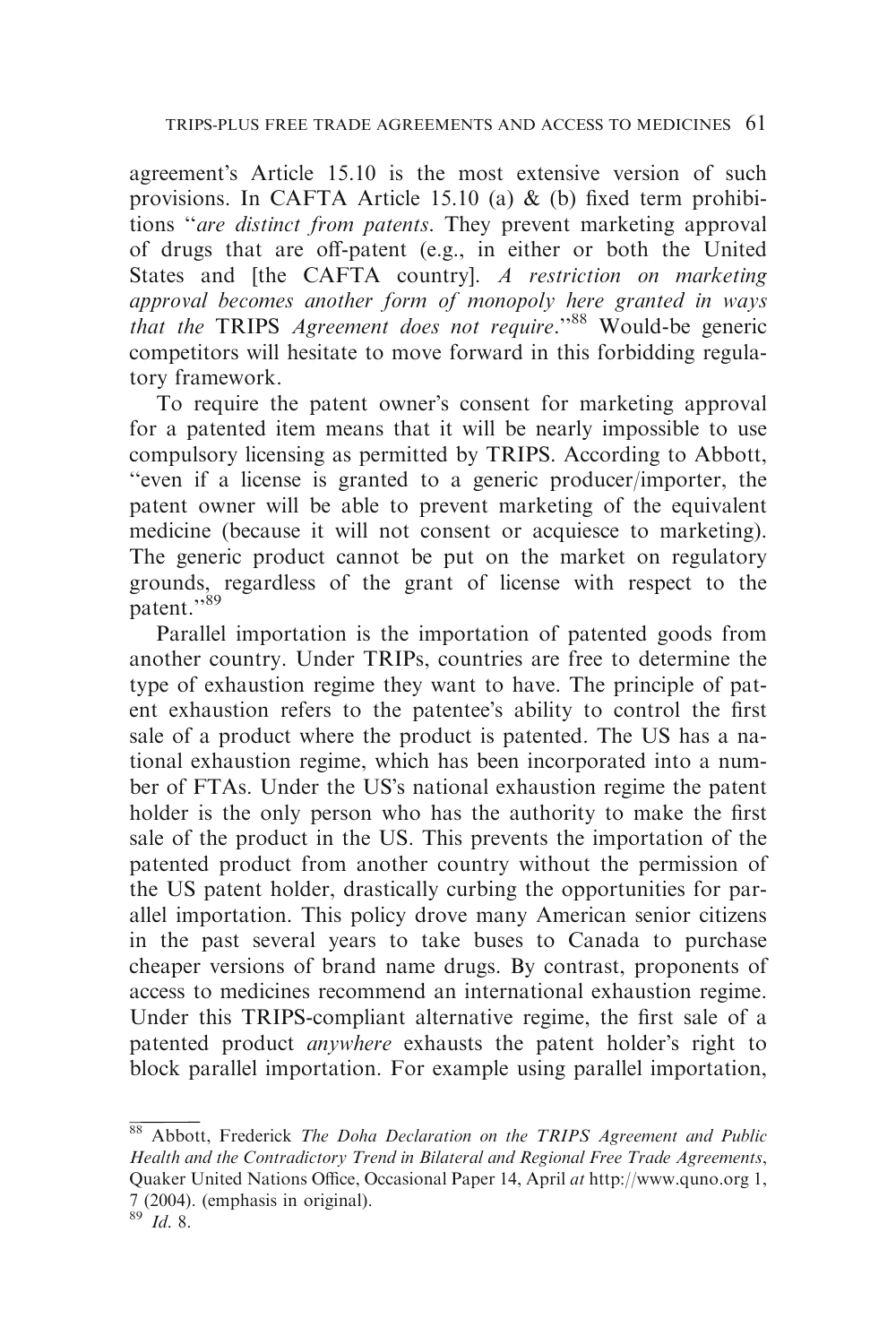countries can take advantage of differential pharmaceutical pricing policies in order to obtain cheaper patented goods. If a brand name pharmaceutical company sells a patented product more cheaply in country x than country  $y$ , country  $y$  could import the drug from country  $x$ . By mandating *national* exhaustion regimes, the FTAs are TRIPs-plus by eliminating a TRIPs-compliant opportunity to access more affordable patented drugs; this is especially crucial in the case of second-line HIV/AIDS drugs that are patented and for which no generics are available.

Patent protection and drug registration are linked in many TRIPs-Plus agreements. Under these provisions national health authorities are required to refuse to provide marketing approval to a generic drug if a patent on the drug is in force, unless the patent owner consents to such approval; additionally, the health authorities must inform patent owners of any applications for generic product approval. $\overset{\circ}{\mathfrak{g}}$  This linkage and the data exclusivity provisions have a chilling effect on generic competition and compulsory licensing. In Abbott's view, they are designed to prevent registration and marketing approval of generics and ''appear designed to negate the effective use of compulsory licensing by blocking the marketing of third party medicines during the term of patents.<sup>"91</sup>

TRIPs permits compulsory licensing, albeit with some significant restrictions. The TRIPs amendment adopted in negotiations just before the WTO Hong Kong Ministerial meeting in December 2005 incorporated some cumbersome procedural requirements. However, TRIPs retained far more flexibility to issue such licenses than the bilateral and regional agreements have done. Under these agreements compulsory licensing is restricted to a very limited set of circumstances. For example, in both the US-FTAs with Singapore and Jordan compulsory licenses may not be issued except in the event of ''national emergency or other circumstances of extreme urgency'' (US-Singapore FTA, Article 16.7(6)(b)). Chapter 15 of the US–Morocco FTA limits use of TRIPs flexibilities to particular diseases (HIV/AIDS, malaria and tuberculosis and other epidemics) and to circumstances of ''extreme urgency'' or ''national emergency.'' The US had pushed for these exact limits during the deliberations over Paragraph 6 of the Doha Declaration but was rebuffed. Now it is seeking to incorporate its preferred language in the FTAs with the aim to sharply curtail the possibility of generic

 $\frac{90}{90}$  Correa, *supra*, n. 83, 401.<br><sup>91</sup> Abbott, *supra*, n. 88, 1,12.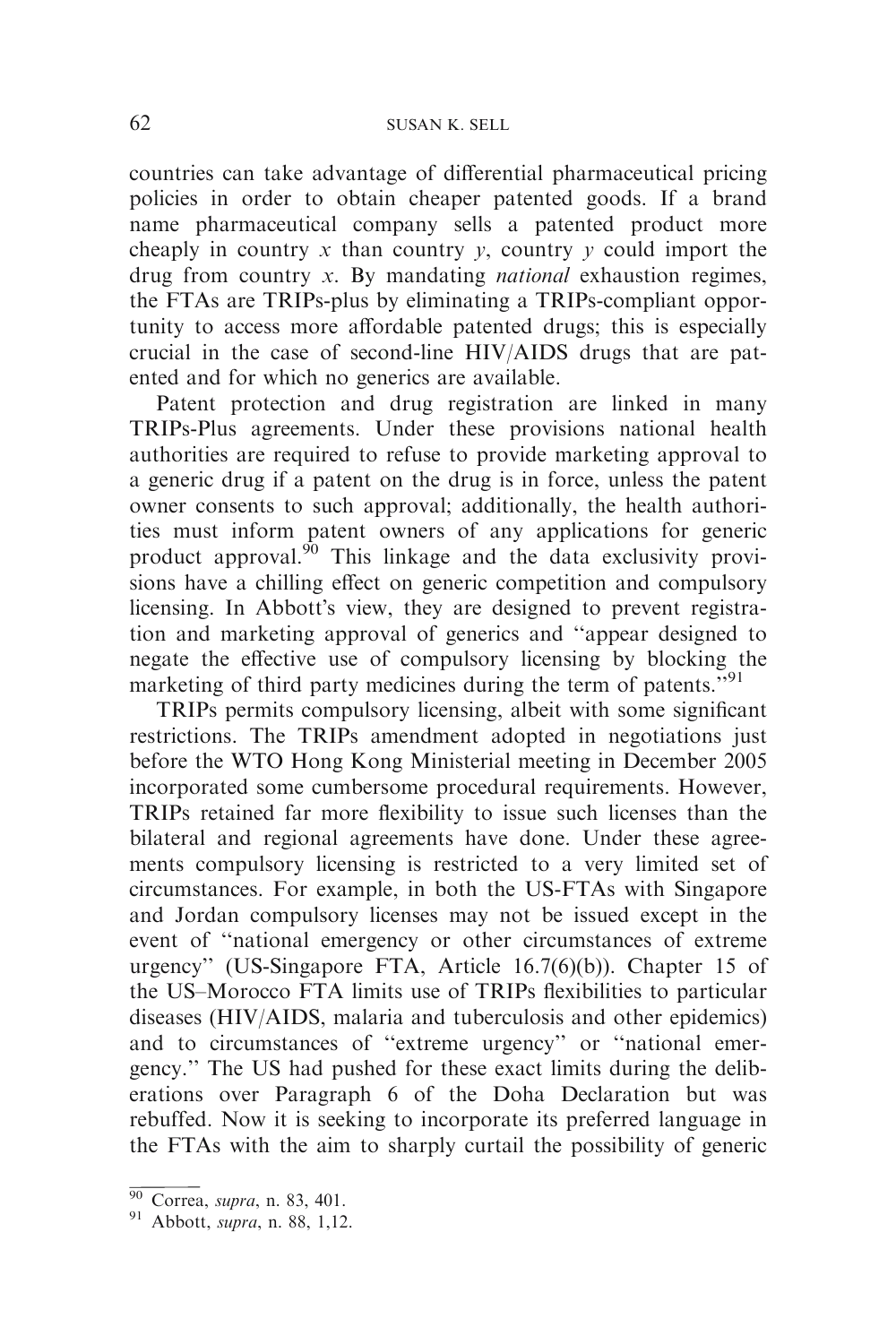competition and compulsory licensing.<sup>92</sup> Chapter 15.9(2) of the US–Morocco FTA also requires Morocco to give up its right under TRIPs 27.3(b) to exclude plants and animals from patentability, thereby effectively expanding the subject matter available for patent protection.93

As Mickey Kantor claims, ''Article 31, the Doha Declaration and the Paragraph 6 compromise are fundamentally 'exceptions' to the intellectual property protections embodied in the TRIPS Agreement….But these exceptions cannot swallow the rule: strong intellectual property protections remain essential to foster innovation and creativity."<sup>94</sup> Interestingly in the US, which has one of the strongest patent protection regimes in the world, medical R&D spending has doubled between 1995 and 2002; however in this same period, ''the registration of new products has declined, as well as the therapeutic significance of products reaching the market….Pharmaceutical innovation has declined both in quality and quantity.''<sup>95</sup> This fact raises important questions about the correlation that industry asserts between strong patent protection and innovation.

Finally, a number of the FTAs incorporate automatic patent term extensions beyond TRIPs' 20-year term. These extensions are not limited in time, despite the fact that the US limits extensions to compensate for delays in marketing approval to 5 years. Therefore the bilateral and regional agreements are not only TRIPs-Plus but are in fact, US-Plus. These agreements provide for automatic extensions for delays in patent examination and marketing approval. This is troubling in developing countries because their patent offices are under-staffed and stretched to the limit. According to Correa, because the grounds for patent term extension:

Under FTAs are independent, cumulative, and with no maximum period, nothing seems to prevent a patent from being extended for  $x$  years due to a delay in its granting process, and for  $\nu$  more years due to a delay in the marketing approval process…. These mechanisms will have the effect of making the public pay for any administrative delays, and generate increased flow of payments to pharmaceutical companies that can hardly be justified by any additional benefits to patients in developing countries.<sup>96</sup>

 $\frac{92 \text{ Id. 10}}{93 \text{ Id.}}$ <br>  $\frac{94 \text{ Kantor, supra, n. 87, 9}}{95 \text{ 't Hoen, Ellen "Report of the Commission on Intelligence Property Rights,}}$ Innovation and Public Health: a Call to Governments'', 84 Bulletin of the World Health Organization 421 (2006).<br><sup>96</sup> Correa, *supra*, n. 83, 401.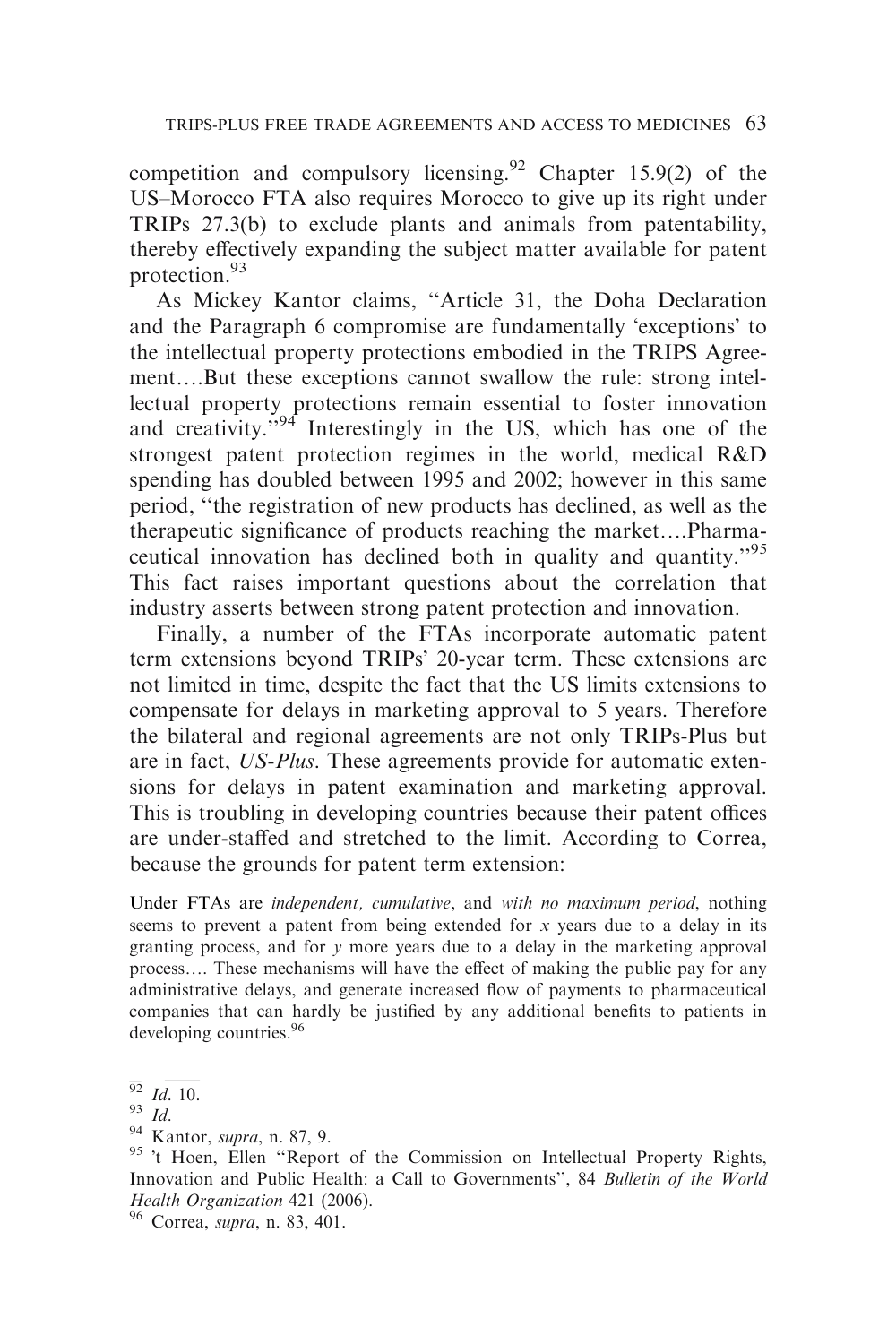Significantly these provisions inject considerable uncertainty into the calculations of would-be generic competitors and could delay the introduction of competing and affordable products.  $97$ 

Mickey Kantor offered a vigorous defense of TRIPs-Plus provisions in the bilateral and regional trade agreements reflecting the brand name pharmaceutical industry position. He takes issue with critics who ''allege'' that TRIPS-plus provisions ''extend beyond those expressly set forth in the TRIPS Agreement and thus violate TRIPS.<sup>'98</sup> He argues that the provisions are TRIPS-compliant. His rhetoric misses the point. Provisions that ''expressly extend beyond those set forth in TRIPS" are by definition TRIPS-Plus. He himself states that the ''provisions often are more specific and provide greater intellectual property protection.''<sup>99</sup> No one has ever charged that TRIPS-Plus provisions were illegal or violated TRIPS. Indeed, TRIPS explicitly provides that states may adopt provisions that exceed requirements of TRIPS. Critics of TRIPS-Plus provisions question their merits on public health, moral, human rights and economic development grounds.

### RESISTANCE TO TRIPS-PLUS TRENDS

In recent years developing countries have begun to challenge the discrepancy between the multilateral rules and the TRIPS-Plus standards proposed in regional and bilateral agreements.<sup>100</sup> In late 2005, Ecuador and Colombia broke off talks with the US over TRIPS-Plus provisions and had refused to agree to TRIPS-Plus standards. However, in late February 2006 the US and Colombia concluded an agreement that includes TRIPS-Plus standards despite the best efforts of some Colombian negotiators to counteract them.<sup>101</sup> In Russia's simultaneous negotiations for its accession to the WTO as well as for a bilateral deal with the United States, Russia's lead negotiator on WTO accession, Maxim Medvedkov, has endorsed TRIPS but has balked at the TRIPS-Plus demands.

 $\frac{97}{97}$  Id.<br>
98 Kantor, supra, n. 87, 3.<br>
99 Id.<br>
<sup>100</sup> This resistance is neither limited to medicines nor to the trade arena. See Chon, Margaret ''Intellectual Property and the Development Divide'', 27 Cardozo Law Review (2006), p. 2821.<br><sup>101</sup> IP-Watch, Groups Decry Impact of IP and Health Terms in US Trade Agreements

March 3 at http://www.ip-watch.org (2006).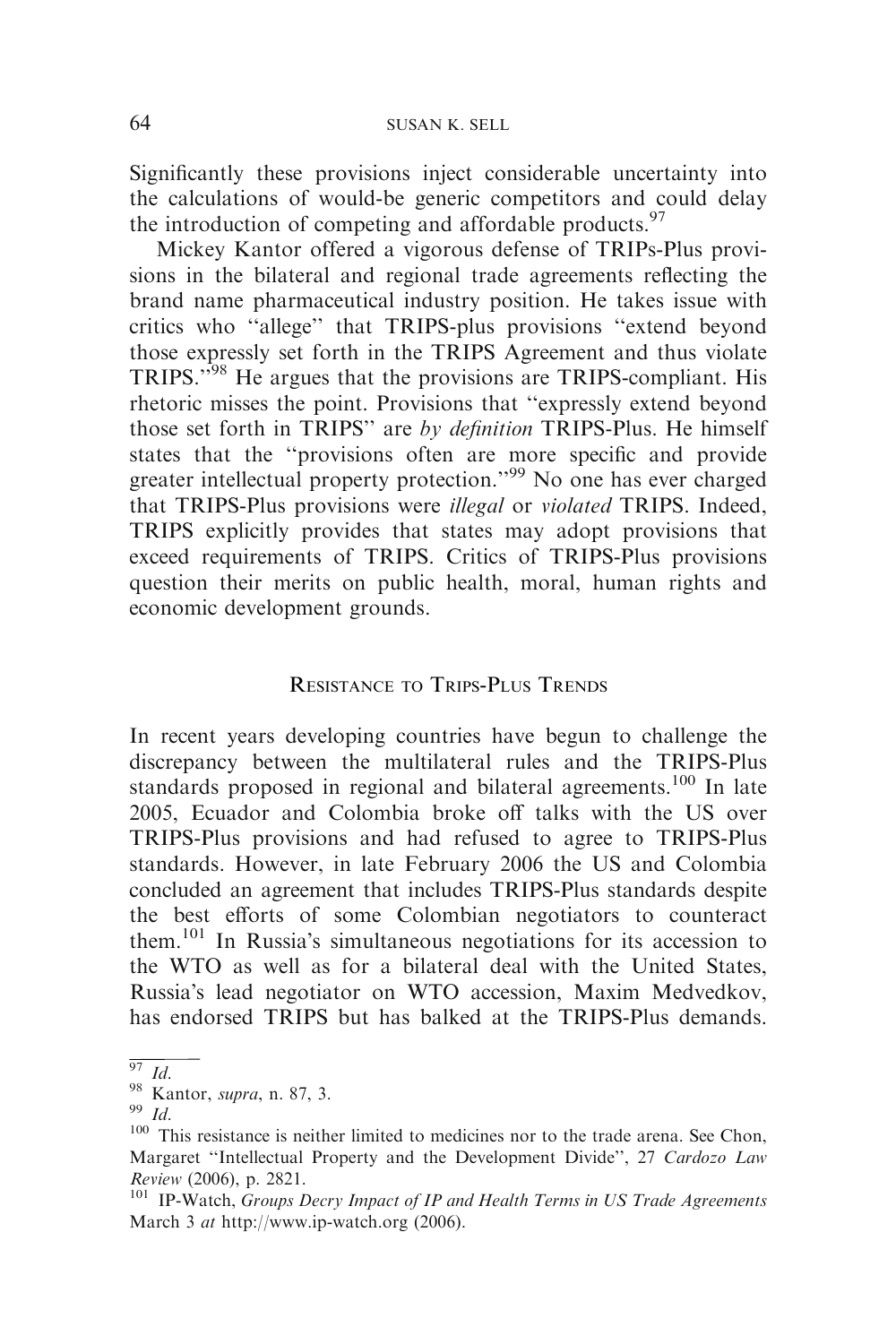He stated that "I think we have to draw a line between WTO and bilateral issues."<sup>102</sup> This reflects Russia's view of TRIPS as a ceiling and not a floor.

In May 2006 South American Ministers of Health from Argentina, Bolivia, Brazil, Chile, Colombia, Ecuador, Paraguay, Peru, Uruguay and Venezuela issued an important Declaration on intellectual property, access to medicines and public health.<sup>103</sup> Noting the link between patents and the high cost of medicines, the Ministers endorsed their commitment to the Doha Declaration and expressed their intent to maintain TRIPS flexibilities such as compulsory licensing, parallel importing, and Bolar exceptions (that speed the registration of generic drugs). Furthermore they explicitly rejected TRIPS-plus provisions such as linking patent grants with marketing approval, and expanding the scope of patentability (e.g., patents on plants, animals, and second uses of known formulations).

In June 2006, the Committee on International Trade Law<sup>104</sup> adopted a resolution expressing concern over some WTO Member countries' pursuit of provisions in bilateral and regional agreements ''that could not be secured through multilateral negotiations'' and urged governments to ''refrain from using bilateral and regional trade negotiations and agreements to limit or eliminate flexibilities'' in TRIPS ''to support the protection of public health and to promote access to medicines for all."<sup>105</sup>

Resistance also has been emerging from WHO activities, and protests over the US–Thai FTA negotiations have become particularly sharp. This section first discusses activities at WHO, then the US-Thai FTA protests. It ends with a discussion of how these two threads intersected with US industry lobbyists' efforts to interfere

<sup>&</sup>lt;sup>102</sup> IP-Watch, Official: In WTO Talks US Pushes Russia to Restrictive TRIPS Standard, October 24 at http://www.ip-watch.org (2005). <sup>103</sup> Declaratoria de Ministras y Ministros de America del sur Sobre Propiedad

Intelectual, Acceso a los Medicamentos y Salud Publica Geneva, May 23, 2006. I thank Maria Auxiliadora Oliveira for alerting me to the significance of this Declaration, and to Nicoletta Dentico for sending me both the full text and an unofficial English translation (on file with author).

<sup>&</sup>lt;sup>104</sup> "composed of experts from around the world (including individuals who have served in important positions at the WTO and the European Commission, who are members of national Supreme Courts, who have served as senior trade negotiators and so forth)'' Frederick Abbott, Resolution of the International Law Association on Trade Agreements and Public Health, Ip-Health Digest, vol. 1, #2088, message 2 June 20, 2006. http://www.cptech.org

<sup>&</sup>lt;sup>105</sup> Id. Resolution No. 3/2006, International Trade Law Committee.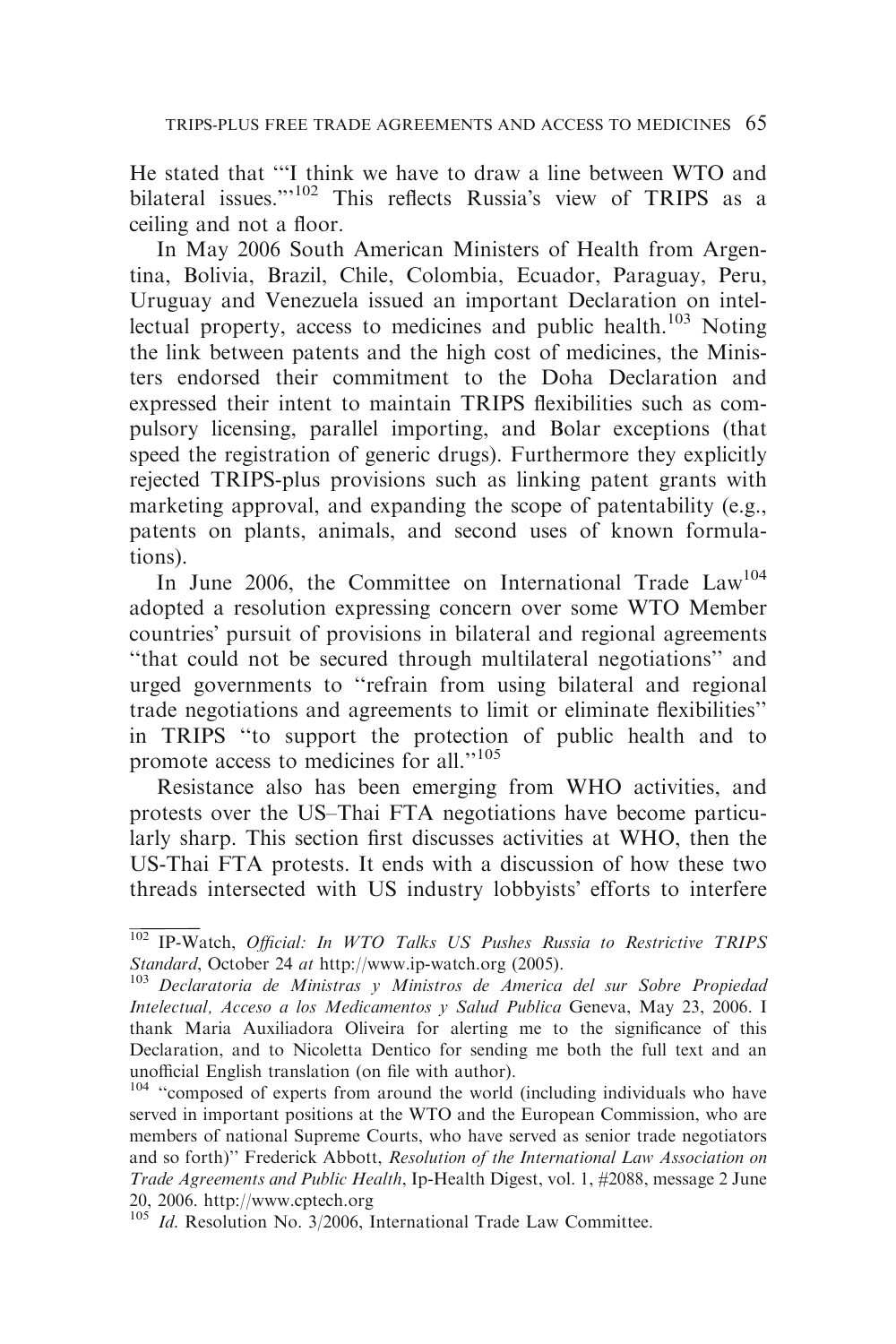with the WHO and the Thai resistance in early 2006. The intersection between the US-Thai FTA and WHO processes provide a particularly vivid illustration of Drahos' discussion of the murky, deliberately opaque thicket that is industry-driven ''nodal governance $"106"$ 

#### WORLD HEALTH ORGANIZATION

The WHO is a specialized agency of the UN system. Its mandate is to direct and coordinate authority for health work.<sup>107</sup> The WHO has the largest budget of all the specialized agencies, with an annual budget of ''\$1.8 billion dollars contributed by its 193 member states."<sup>108</sup> Since TRIPS, the WHO increasingly has been drawn into trade issues, and NGOs have had considerable access to the institution.109 Even though global pharma has an important voice in the WTO through its powerful OECD member states that contribute significant funding, at times the WHO has been criticized for its "failure to cooperate with the private sector."<sup>110</sup> For instance, in 1998 the US threatened to withdraw its WHO funding. $111$ 

WHO has set its work in the context of international human rights law, and has adopted access to essential medicines as an element in compliance with the right to health.<sup>112</sup> Under a human rights rubric, intellectual property is recast as ''a social product with a social function and not primarily as an economic relationship."<sup>113</sup> According to critics of the access campaigns:

By advocating these human rights of access, IP skeptics seek to create a conflict with intellectual property rights, which give their owners the right to control and

 $\frac{106}{106}$  Drahos, *supra*, n. 44.<br><sup>107</sup> Stein, Eric "International Integration and Democracy: No Love at First Sight", 95 Am. J. Int'l L. (2001), p. 489, 497.<br><sup>108</sup> Volansky, Mark J. Comment, "Achieving Global Health: A Review of the World

Health Organization's Response'', 10 Tulsa J. Comp. Int'l L. (2002), p. 223, 229.<br>
<sup>109</sup> Stein, *supra*, n. 107, 489, 498.<br>
<sup>111</sup> Williams, *supra*, n. 81.<br>
<sup>112</sup> Seuba, Xavier, ''A Human Rights Approach to the WHO Model L

Essential Medicines'', 84 Bulletin of the World Health Organization (2006), p. 405, 405.

<sup>113</sup> Chapman, Audrey, ''The Human Rights Implications of Intellectual Property Protection", 5 J. Int'l ECON. L. (2002), p. 861, 867.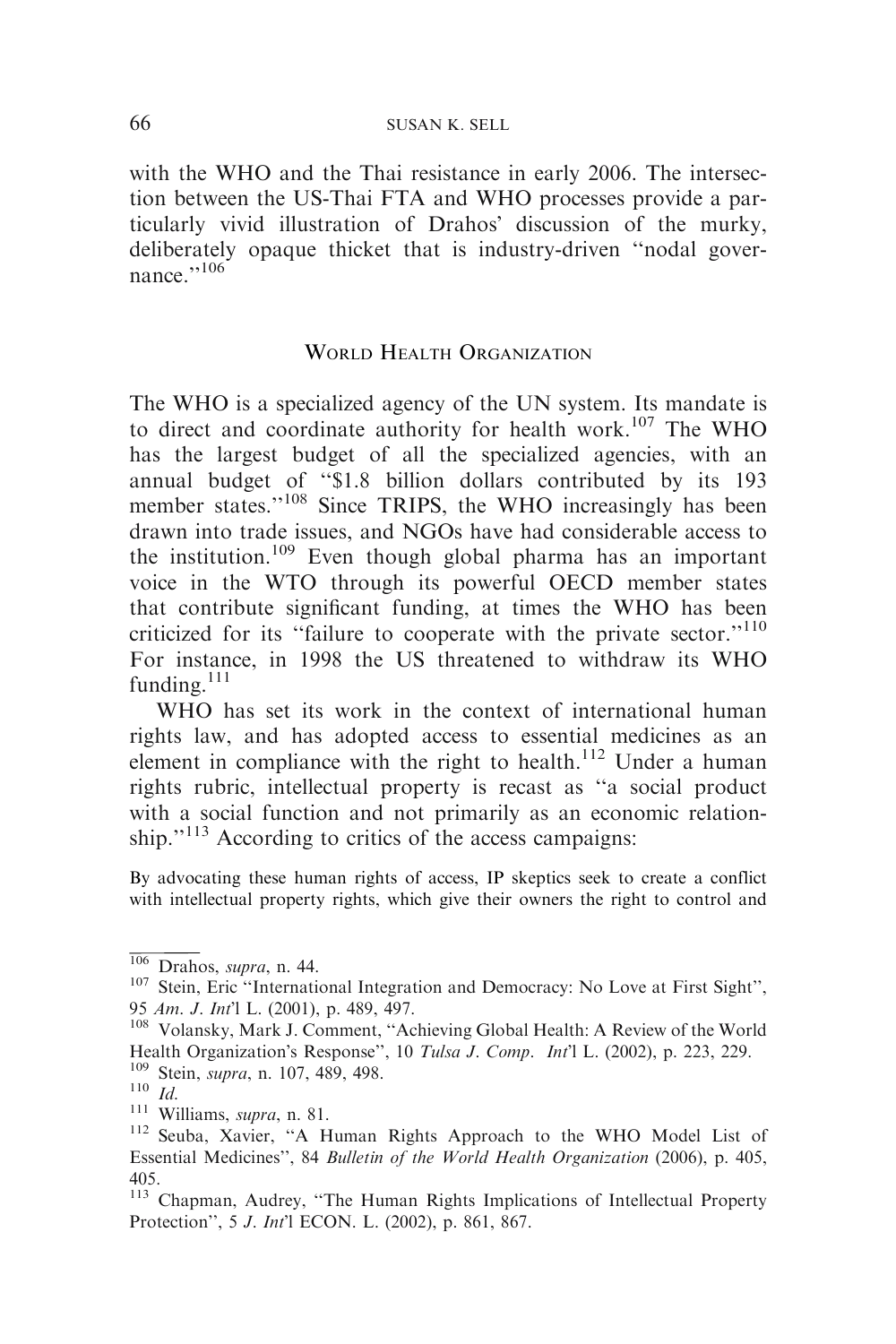exclude others…. Since advocates view ''human rights obligations'' as having ''primacy'' over economic policies and agreements, then it follows that intellectual property rights are secondary, to be treated as limited exceptions.<sup>114</sup>

The human rights rubric seeks to elevate the rights of *patients* over patents, and to provide avenues for reporting violations of international human rights agreements. In November 2005 the UN Committee on Economic, Social and Cultural Rights issued a General Comment highlighting the fact that intellectual property rights were limited in time and scope, whereas human rights were timeless.<sup>115</sup> While advocates of a human rights framing of access to health acknowledge that it is no panacea,<sup>116</sup> it does offer a broad rubric to mobilize stakeholders working on narrower issues to recognize their mutual interests.

The May 2003 World Health Assembly (WHA) meeting on improving access to essential medicines was particularly volatile. The United States presented a resolution that neglected even to mention the Doha Declaration and did little more than assert the value of strong intellectual property protection as a stimulus for innovation.117 The US proposal further requested the WHO to refer member states to the industry-friendly WTO and WIPO for assistance in implementing TRIPS obligations.<sup>118</sup> Brazil proposed a resolution, supported by Bolivia, Ecuador, Indonesia, Peru, Venezuela, and South Africa on behalf of the members of the WHO African Region. The Brazilian proposal reflected developing

<sup>&</sup>lt;sup>114</sup> Schultz, Mark and Walker, David, How Intellectual Property Became Controversial: NGOs and the New International IP Agenda 6 ENGAGE at http:// www.ngowatch.org, 82, 84 (2005).

<sup>&</sup>lt;sup>115</sup> Nygren-Krug, Helena Hogerzeil, Hans Human Rights; A Potentially Powerful Source for Essential Medicines, 84 Bulletin of the World Health Organization 5 (2006), 410.

<sup>&</sup>lt;sup>116</sup> Industry boosters such as the US-based Federalist Society have co-opted this framing to assert that intellectual property rights are ''human rights.'' They have adopted a real property discourse that obscures the very important differences between real property (which is scarce) and intellectual property (in which scarcity is constructed by law). http://www.fed-soc.org<br><sup>117</sup> Posting of Nathan Ford, Nathan.FORD@london.msf.org, to IP-Health List-

serv, Sparks Fly Over Patents and Vital Drugs at World Health Assembly, Lancet, May 31, 2003, available at http://lists.essential.org/pipermail/ip-health/2003–May/ 004816.html. (2003).

<sup>118</sup> Posting of Cecilia Oh, ceciliaoh@yahoo.com, to IP-Health Listserv, Third World Network Info. Service, WHO Adopts Resolution on IPRs and Public Health After Wrangling Over Text, Third World Network, May 29, 2003, available at http:// lists.essential.org/pipermail/ip-health/2003–May/004815.html. (2003).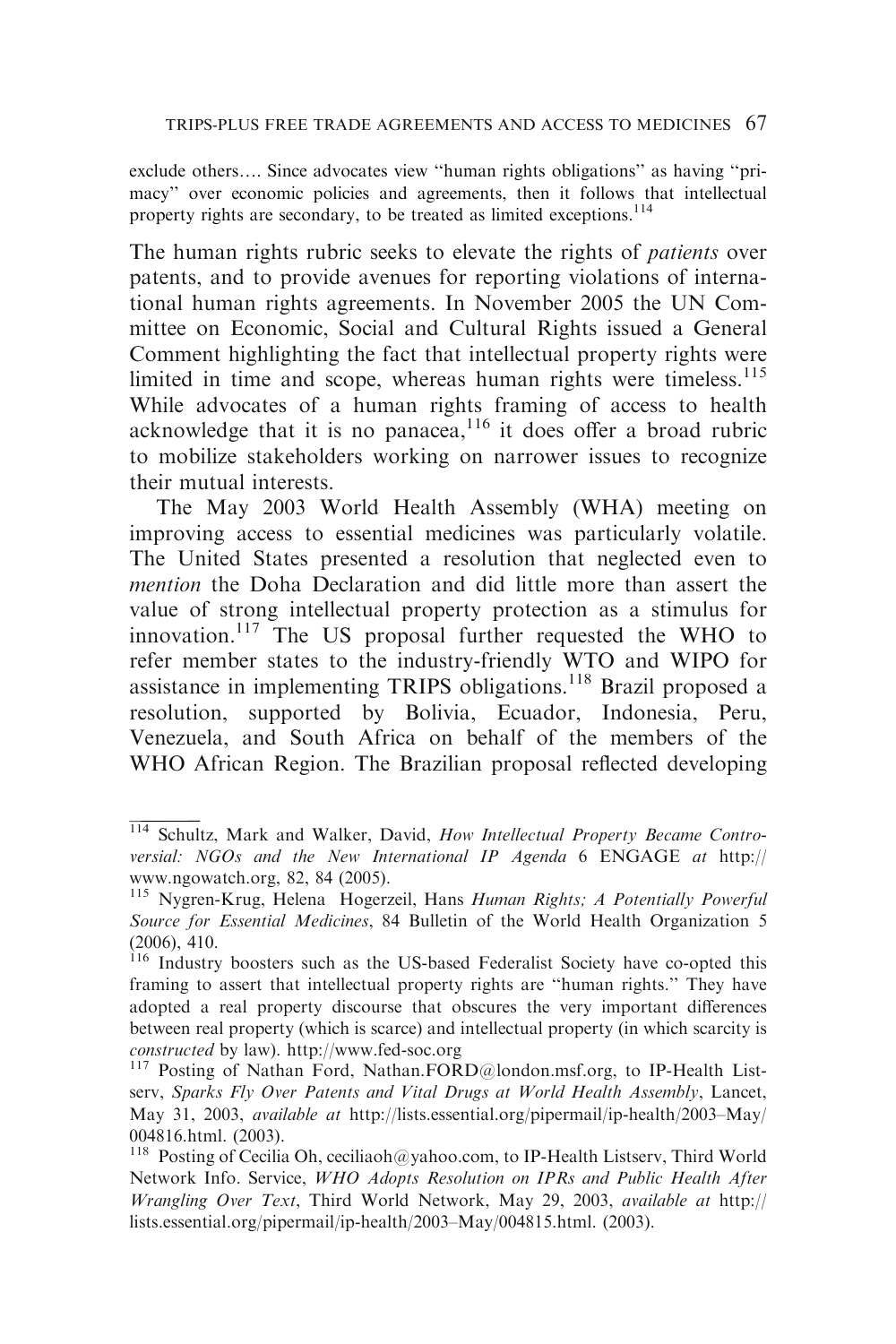countries' concerns about access to medicines and called for an independent commission to examine the relationship between intellectual property rights, innovation, public goods, and public health. The developing countries sought an international committee much like the UK Commission on Intellectual Property Rights,<sup>119</sup> which was critical of overly strong patent rights as a barrier to access.<sup>120</sup> When it was clear that no one supported the US resolution, the Brazilian, American, and several African delegations worked out a compromise that a WHO committee adopted by consensus.121 The resolution called for the establishment of a time-limited independent commission, the Commission on Intellectual Property Rights, Innovation and Public Health (CIPIH), and it omitted any reference to TRIPS-Plus obligations in bilateral and regional trade agreements. NGOs bemoaned the fact that the developing countries' proposals had been watered down in the compromise. However, the resolution prominently featured the Doha Declaration and endorsed the NGO/developing country approaches to the medicines issue by emphasizing the neglect of tropical diseases, the Doha Declaration's recognition that pharmaceutical products require special treatment, and the negative effects of patent protection on drug pricing.<sup>122</sup> Further, the resolution underscored the importance of making full use of TRIPS flexibilities. The directorelect of the WHO, Lee Jong-wook, announced measures to make Brazil's AIDS policy the foundation for the WHO efforts in this area. He asked the Brazilian Health Minister to release Paulo Teixeira, head of the administration's AIDS program, "to formulate the new policy for combating AIDS throughout the world, based on Brazil's experience."<sup>123</sup> This represented important recognition of Brazils leadership role and support for the developing countries' and NGO positions.

 $\frac{119}{119}$  *Id.*  $\frac{120}{120}$  Commission on Intellectual Property Rights, *Integrating Intellectual Property* Rights and Development Policy, at http://www.iprcommission.org/papers/text/ final\_report/reportwebfinal.htm 1, 22 (2002).

<sup>&</sup>lt;sup>121</sup> World Health Assembly, Resolution of the World Health Assembly: Intellectual Property Rights, Innovation and Public Health WHA56.27 at http://www.who.int (2003).

<sup>&</sup>lt;sup>122</sup> WHO, Intellectual Property Rights, Innovation and Public Health, 28 May. WHA 56.27 *at* http://www.who.int (2003).<br><sup>123</sup> Posting of Mike Palmedo, mpalmedo@cptech.org, to IP-Health Listserv, *WHO* 

to Adopt Brazilian Model to Fight AIDS/HIV, Fin. Times Ltd., May 21, 2003, at http://lists.essential.org/pipermail/ip-health/2003-May/004779.html. (2003).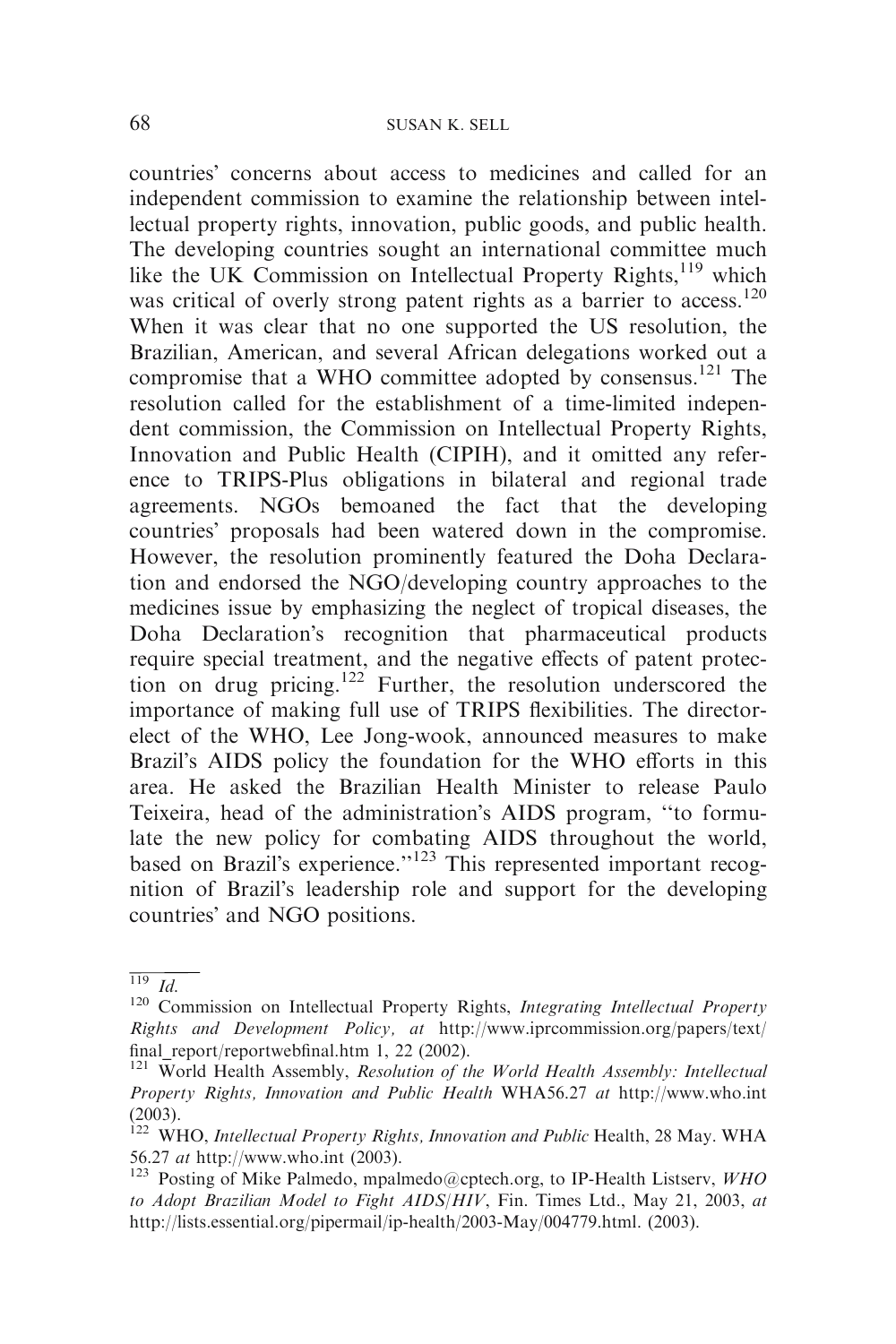In April 2006 the WHO's Commission on Intellectual Property Rights, Innovation and Public Health (CIPIH) finally issued its report making numerous recommendations for improving health in developing countries.<sup>124</sup> The report's definition of "innovation" represented a major discursive breakthrough. For the first time, innovation has been defined as including not only the standard ''discovery'' and ''development'' components, but also ''delivery.'' As Ellen 't Hoen of MSF points out, "the report stresses that innovation is only meaningful when people can have access to the results of the innovation."<sup>125</sup> This is the first time that access has been linked to innovation. It is significant insofar as it changes the debate. Just as today one cannot talk about intellectual property without talking about public health, perhaps several years from now people will begin to assume a necessary relationship between innovation and access.

Furthermore, the report explicitly characterizes intellectual property protection as a means and not an end.<sup>126</sup> The report recommends that governments avoid provisions in bilateral trade agreements that could restrict access to medicines.<sup>127</sup> It urges companies to: adopt transparent and consistent pricing policies; reduce prices for developing countries; and avoid filing patents or enforcing them in low-income developing countries in ways that would inhibit access to their products.<sup>128</sup> Overall it highlights how the current patent-based system of drug development is inadequate to serve the needs of the poor.

A former Bush aide and USAID lawyer sharply criticized the CIPIH report for its bias in favor of generic drugs and its criticisms of US FTAs, which he defends as ''the best tool to raise economic growth, and therefore health, in the developing world."<sup>129</sup> This focus on macroeconomic growth typically obscures these policies' distributional effects. As Margaret Chon points out:

<sup>&</sup>lt;sup>124</sup> CIPIH Report, *at* http://www.who.int/intellectualproperty (2006).<br><sup>125</sup> Ellen 't Hoen, "Report of the Commission on Intellectual Property Rights, Innovation and Public Health: a Call to Governments'', 84 Bulletin of the World

Health Organization, (2006), p. 421.<br><sup>126</sup> Id. 127 World Health Organization, "CIPIH Report: Main Recommendations", 84<br>Bulletin of the World Health Organization (2006), p. 351 (emphasis added).  $\frac{128}{128}$  Id.  $\frac{129}{128}$  Gardner, John, Healthcare in the Developing World: Obstacles and Opportunities,

Tech Central Station May 9 2006 at http://www.tcsdaily.com/article.aspx?id= 051906B (2006).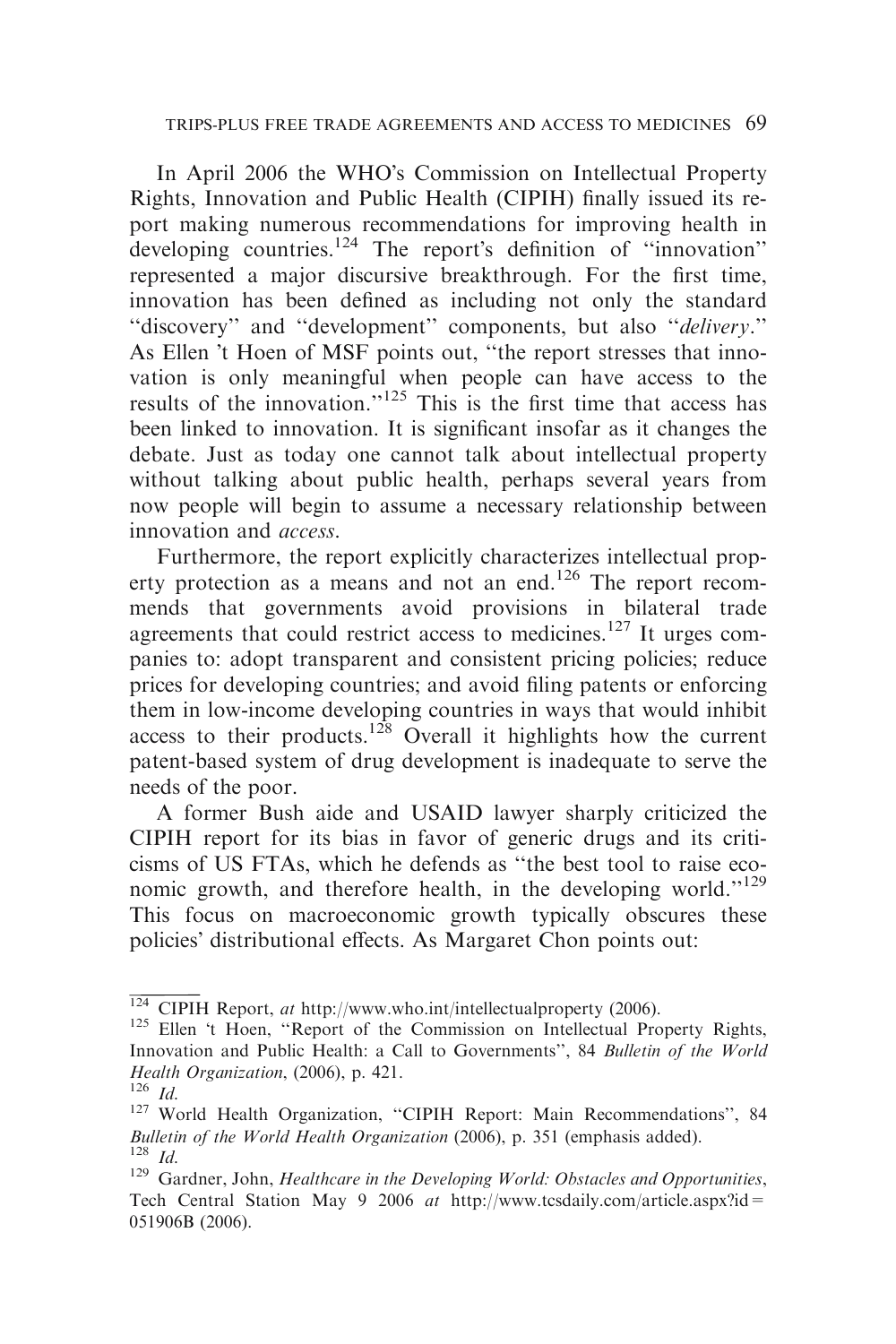This approach dovetails with the interests of intellectual property industries whose short-term goals of maximizing revenue generation are not necessarily aligned with societys long term dynamic goals of maximizing innovation. While severely problematic even in the domestic welfare generating context, this type of crude welfare calculation can have brutal consequences in the context of intellectual property globalization. $130$ 

The CIPIH Report explicitly acknowledges the limitations of this prevailing instrumental perspective and calls for new approaches to medical R&D to better serve the poor. While it did not go as far as some health activists would have liked, $131$  it is still a significant step forward for WHO in addressing health gaps.

At the WHA in late May 2006, Member States adopted a resolution, ''Public Health, Innovation, Essential Health Research and Intellectual Property Rights: Towards a Global Strategy and Plan of Action.''<sup>132</sup> This resolution called for the establishment of an intergovernmental working group to develop a global framework to meet health needs by setting essential health R&D priorities and devising mechanisms for sustainable funding of R&D to meet public health needs. Kenya and Brazil had first proposed a needs-driven approach to essential health,<sup>133</sup> and exercised notable leadership in keeping this issue on the front burner throughout the deliberations. As James Love stated in praising the resolution, ''R&D is too important to be left up to one person (Bill Gates), one country (US NIH/CDC) or private investors only. It is also the beginning of a serious discussion of how we can reconcile incentives to innovate with access."<sup>134</sup> These developments represent significant momentum at the WHO to consider alternative approaches to the TRIPS-Plus zeal of the US and its firms.

 $\frac{130}{130}$  Chon, *supra*, n. 100, 2831.<br><sup>131</sup> Correa, Carlos, "the Commission on IPRs, Innovation Public Health – A Critique'', 122 South Bulletin, 15 April, 198, 198–199 at http://www.southcentre.org (2006). Professor Correa was one of the Commissioners.

<sup>&</sup>lt;sup>132</sup> World Health Organization, Public Health, Innovation, Essential Health Research an Intellectual Property Rights: Towards a Global Strategy and Plan of Action, A59/ A/Conf. Paper No. 8 27 May 2006 *at* www.who.int (2006).<br><sup>133</sup> EB117 R13 *at* www.who.int.org<br><sup>134</sup> James Love, *CPTech Statement on WHA Passage of Historic Resolution on:* 

Public Health, Innovation, Essential Health Research and Intellectual Property Rights: Towards a Global Strategy and Plan of Action, May 27, 2006 at http://lists.essential.org/pipermail/ip-health/2006-May/009631.html (2006).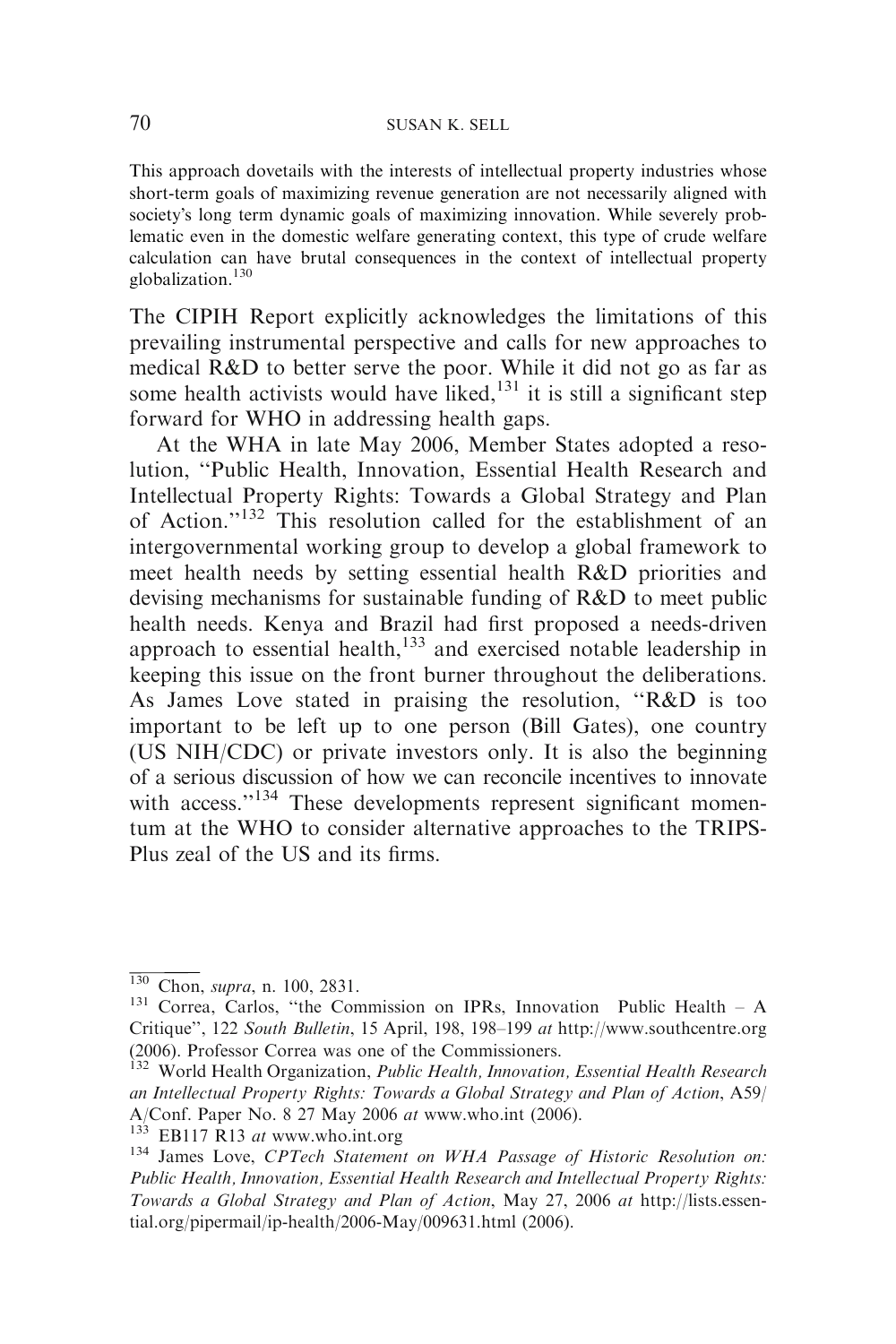#### THAILAND, FTA NEGOTIATIONS, THE US AND WHO

Thailand is another noteworthy site of resistance to the one-way TRIPS-Plus ratchet. Thailand was one of the first to suffer in the HIV/AIDS pandemic and the US has targeted Thailand as a culprit in numerous trade disputes over intellectual property and pharmaceuticals. PhRMA consistently has complained about Thailand and the USTR placed Thailand on its Section 301 Watch List every year between 1996 and 2000.<sup>135</sup> In 2001 Thai activists challenged Bristol-Myers Squibb over its antiretroviral drug didanosine (DDI) because the public US National Institutes of Health developed the drug. That same year the US threatened to impose trade sanctions against Thailand if it pursued compulsory licensing to produce DDI. ''In 2002, a Thai court cited international statutes when it ruled that Thai HIV/AIDS patients could be injured by patents and had legal standing to sue if drug makers holding patents restricted the availability of drugs through their pricing policies. This verdict was upheld in January 2004'' and Bristol Myers-Squibb settled out of court, surrendering its version of the drug to the Thai Department of Intellectual Property.<sup>136</sup>

The US has been trying to negotiate a US–Thai FTA and these deliberations became embroiled in a national political crisis. On April 4, 2006 caretaker Prime Minister Thaksin Shinawatra announced his decision to relinquish his claim as Prime Minister.<sup>137</sup> ''After one of the longest anti-government mobilizations in Thailand's history.... anti-government protestors forced Thaksin not to accept<sup>"138</sup> the post. While initially protesters focused on Thaksin, the People's Alliance for Democracy (PAD) expanded its attack to include the US-Thailand FTA negotiations. Prime Minister Thaksin had been conducting these negotiations unilaterally without consulting Parliament.139 Eager to develop and expand Asian markets for its firms' pharmaceutical products, the US is hoping that a US–Thai FTA can provide a template for similar deals with Malaysia and Indonesia.<sup>140</sup>

 $\frac{135}{135}$  Sell, *supra*, n. 2, 128.<br><sup>136</sup> Williams, Dylan C, "World Health: A Lethal Dose of US Politics", 16 June 2006, Asia Times Online at http://www.atimes.com (2006).<br><sup>137</sup> Jacques-chai Chomthongdi, *Thaksin*'s Retreat: Chance for Change or Consol-

idation of Power? 5 April, 2006 *at* http:// www/ftawatch.org (2006).<br><sup>138</sup> Id. <sup>139</sup> Williams, *supra*, n. 136.<br><sup>140</sup> Id.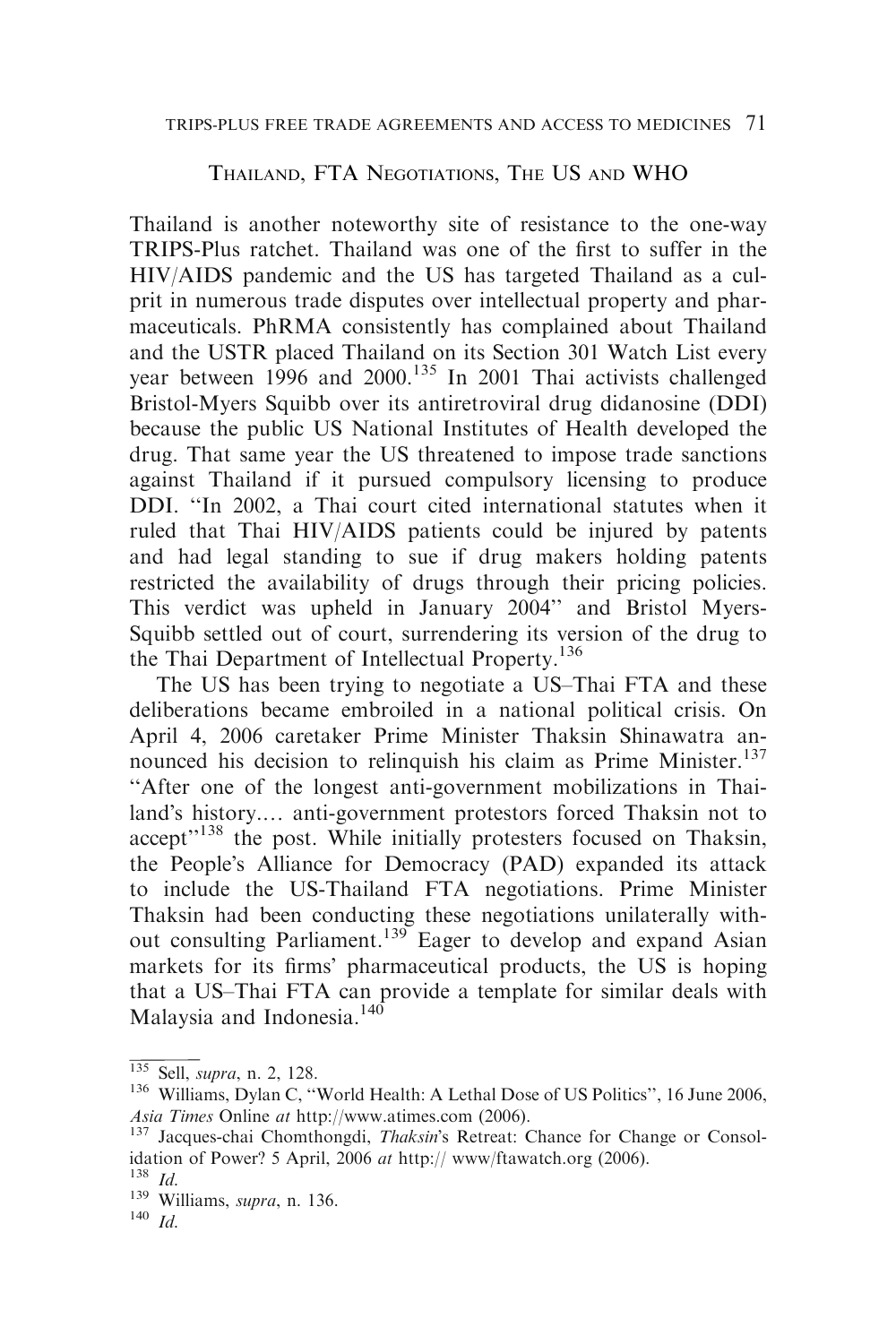On January 9th 2006, the chief American WHO representative to Thailand, Dr. William Aldis, published an opinion piece in the Bangkok Post warning Thailand about the high stakes involved in the US-FTA negotiations. His op-ed appeared in the midst of the sixth round of US-Thai FTA negotiations in Chiang Mai. He wrote that:

If the outcomes of other US bilateral trade negotiations are anything to go by, Thailand may well be in for a rough ride .... To the surprise of many observers, these countries<sup>141</sup> have bargained away reasonable flexibilities and safeguards in the implementation of intellectual property rights provided by the World Trade Organization.<sup>142</sup>

He went on to point out that of over 600,000 Thais living with HIV/AIDS more than 80,000 have access to life-prolonging treatments ''thanks to the supply of cheap locally produced generic drugs, and the target is 150,000 by 2008. As a result, Aids (sic) deaths in Thailand have fallen by an extraordinary 79%.<sup>143</sup> He concluded by stating that ''giving up internationally agreed flexibilities in the implementation of intellectual property rights would put at risk the survival of hundreds of thousands of Thai citizens, and would likely bankrupt the 30 baht scheme in the process."<sup>144</sup>

In late March 2006, the late WHO director-general Lee Jongwook<sup>145</sup> transferred Dr. Aldis from Bangkok to a research position in New Delhi. An Asia Times Online investigative report into this transfer revealed US industry lobbying behind what amounted to a demotion. At the time of his death in May 2006, according to the report, ''Lee had closely aligned himself with the US government and by association US corporate interests, often to the detriment of the WHO's most vital commitments and positions, including its current drive to promote the production and marketing of affordable generic antiretroviral drugs.''146 Lee recalled Dr. Aldis after

 $\frac{141}{141}$  Australia, Chile, Morocco, Singapore, Bahrain and Central American countries. 142 Aldis, William, It Could Be a Matter of Life and Death: Thailand Should Think Carefully about Surrendering its Sovereign Right under WTO and Access to Cheap Medicine in Exchange for an FTA with the United States, 9 January 2006. Bangkok Post at http://www.bangkokpost.com/News/09Jan2006\_new19.php (2006). <sup>143</sup> Id.  $\frac{1}{4}$  Id. The 30 baht scheme refers to the inclusion of HIV treatment in Thailand's 30

baht health care program which is designed to contain costs and make essential medicines affordable to those in need.

<sup>&</sup>lt;sup>145</sup> He died of a sudden brain hemorrhage on the eve of the WHA meeting in late May 2006.

<sup>146</sup> Williams, supra, n. 135.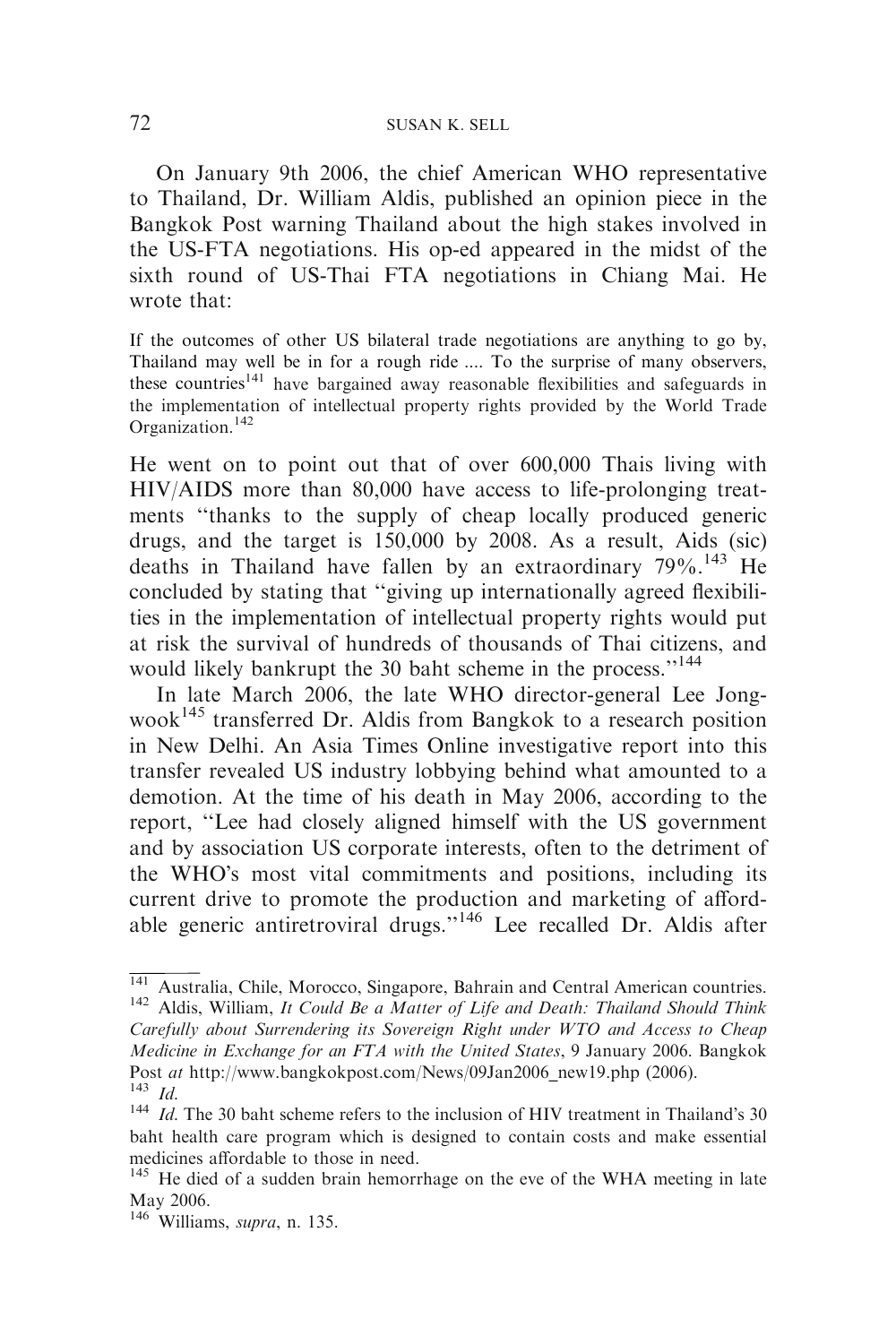serving just over 15 months in what is traditionally a four-year posting.<sup>147</sup> While a regional WHO official in New Delhi attributed Aldis' removal to his "inefficiency," "Thai officials who worked alongside him through the 2004 tsunami and on-going avian-influenza scare have privately contested this characterization."<sup>148</sup>

In fact, it appears that Dr. Aldis was being punished for his January op-ed opposing the TRIPS-Plus provisions of the US-Thai FTA proposals. The British medical journal The Lancet implied as much in its June article in which it characterized Dr. Aldis' transfer as a direct result of the editorial and ''was a clear signal of US influence on WHO. $149$  Aldis was critical of the US $^{\prime}$  mixing of commercial and public-health agendas and ''chafed at WHO regional headquarters' instructions to receive representatives from US corporations and introduce them to senior Thai government officials to whom the private company representatives hoped to sell big-ticket projects and products.''150 During the spring of 2006, Pfizer and IBM requested WHO personnel in Thailand to facilitate access to senior Thai officials; ''some senior WHO staff members have expressed their concerns about a possible conflict of interests, as the requested appointments were notably not related to any ongoing WHO technicalassistance program with the Thai government."<sup>151</sup>

On March 23, 2006, a US ambassador to the UN in Geneva met with Lee privately and expressed concerns about Aldis' editorial. ''A follow-up letter from the US government addressed to Lee impressed Washington's view of the importance of the WHO to remain 'neutral and objective' and requested that Lee personally remind senior WHO officials of those commitments."<sup>152</sup> The next day Lee contacted the regional WHO New Delhi office and told it of his decision to recall Aldis.<sup>153</sup> A Bangkok-based US official leaked the news of Aldis' transfer. A senior WHO official believes that Lee's decision and the US government's news leak were ''specifically designed to engender more self-censorship among other WHO country representatives when they comment publicly

- 
- 

 $\frac{147}{147}$  *Id.* 148 *Id.* 148 *Id.* 149 Benkimoun, Paul, "How Lee Jong-wook Changed WHO", 367 *The Lancet*, June 3, (2006), p. 1806.

 $\frac{150}{151}$  Williams, *supra*, n. 136.<br>
151 Id.<br>
152 Id.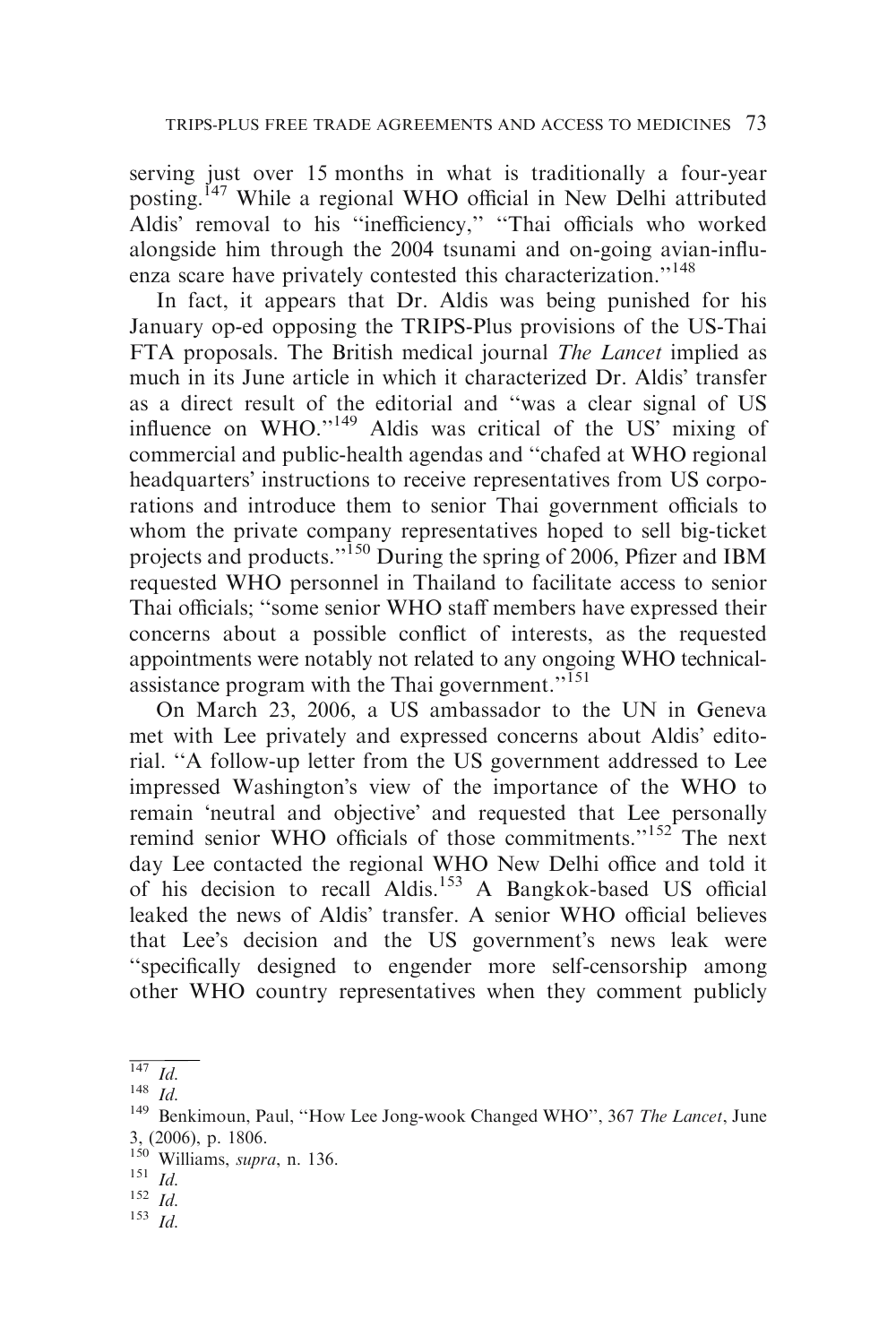on the intersection of US trade and WHO public-health poli $cies.$ <sup>''154</sup> Williams concludes that the Bush administration's tactics of trying to bring UN agencies into line with US commercial and political interests come at the expense of the WHO's "stated mission, commitments and global credibility as an impartial and apolitical actor."<sup>155</sup> In the meantime, Suwit Wibulpolprasert, senior adviser to the Thai Public Health Ministry, has requested that WHO provide an explanation for Dr. Aldis' abrupt removal.<sup>156</sup> At the time of this writing<sup>157</sup> this issue has sparked considerable consternation about lack of transparency and suppression of freedom of speech for WHO employees, but remains unresolved.

#### **CONCLUSION**

Contemporary trends are both disturbing and hopeful. The close ties between PhRMA, USTR and campaign contributions mean that US policy will likely remain aggressive. Furthermore, the revolving door that allows former high-level policymakers like Mickey Kantor to turn around and profit as lobbyists also erodes any image of policymakers as disinterested stewards of the ''public interest.'' Inappropriate interference with agencies, like WHO, in pursuit of corporate agendas compromises the integrity of the agencies. These murky and opaque ways of conducting business provide ample opportunity for policies that put profits ahead of people. The recall of Aldis was a particularly ham-fisted example of US interference behind the scenes.

On the other hand, one may hope that revelations of inappropriate interference will provoke enough outrage to lead to new measures to ensure transparency. South American health ministers unity behind TRIPS flexibilities and against TRIPS-Plus provisions is another hopeful development. They have pledged to be involved

 $\frac{154}{154}$  *Id.* 155 *Id.* 155 *Id.* 155 *Id.* 156 String Pulling: Aldis Warned Against Thai–US Free Trade Pact, The Bangkok Post June 20, 2006 at http://www.bangkokpost.com/News/20Jun2006 news03.php (2006).

 $157$  June 23, 2006.